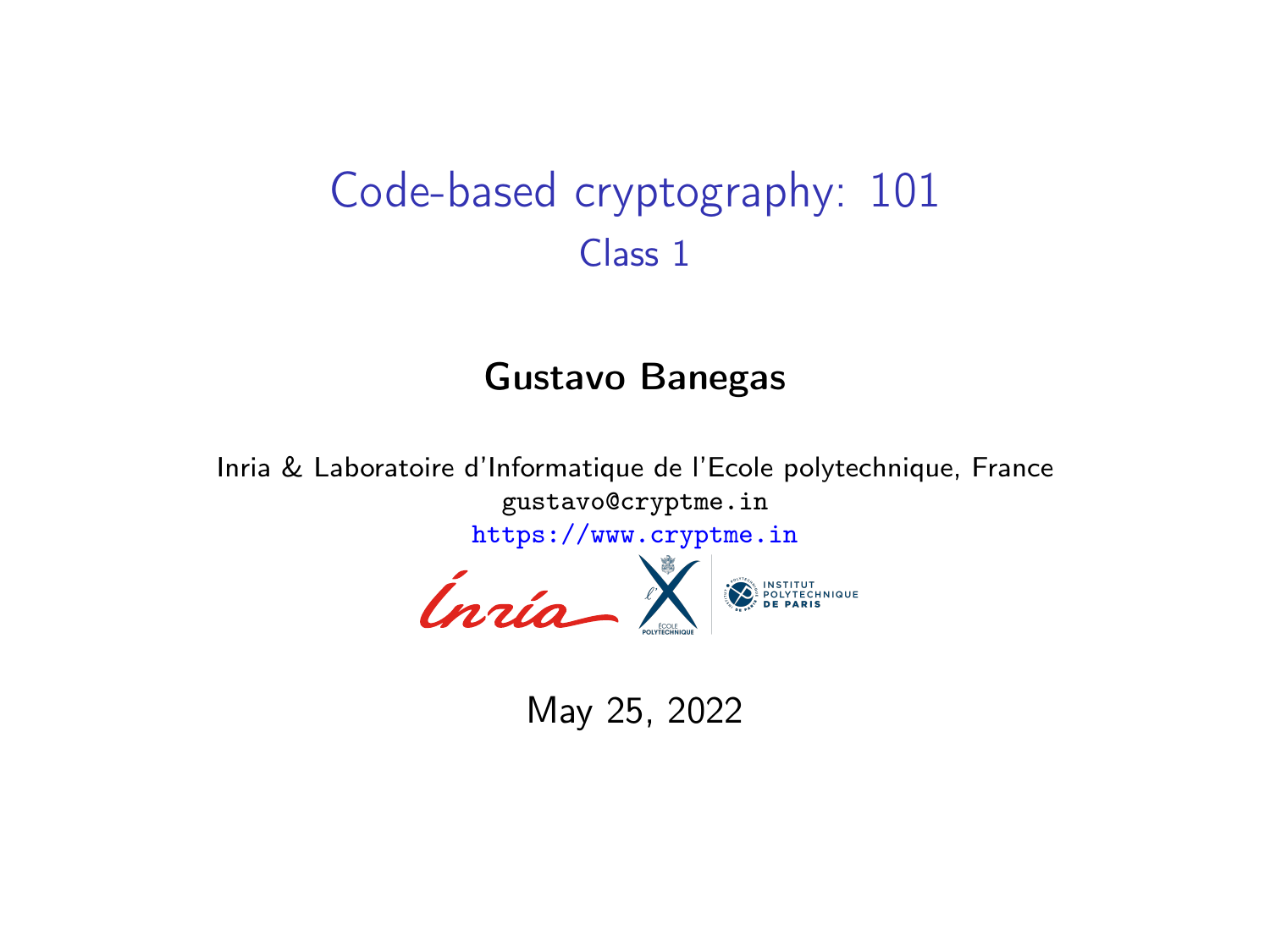## **Outline**

#### [Introduction](#page-2-0)

[Code-based cryptography](#page-9-0)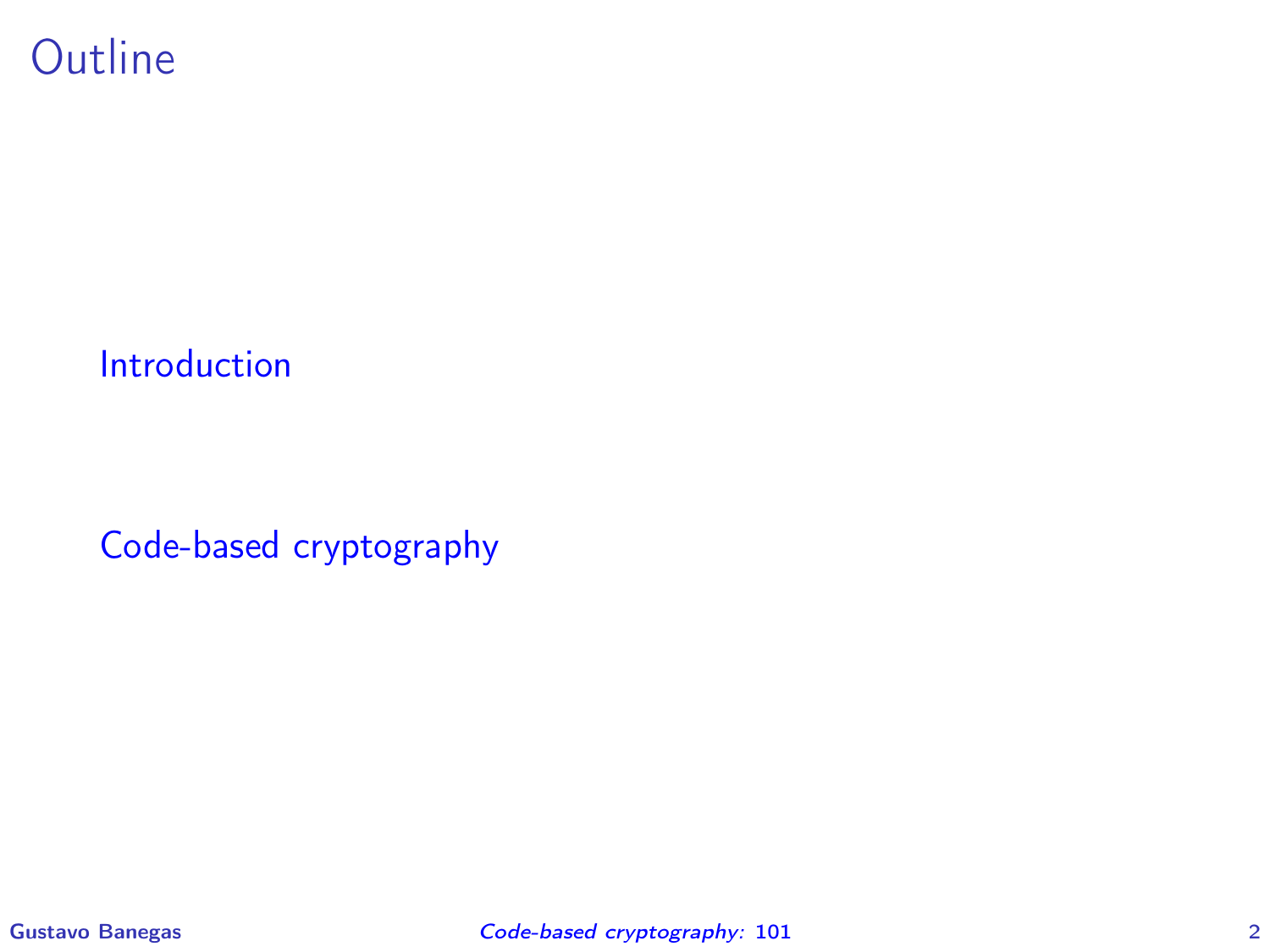# <span id="page-2-0"></span>What is Post-quantum Cryptography?

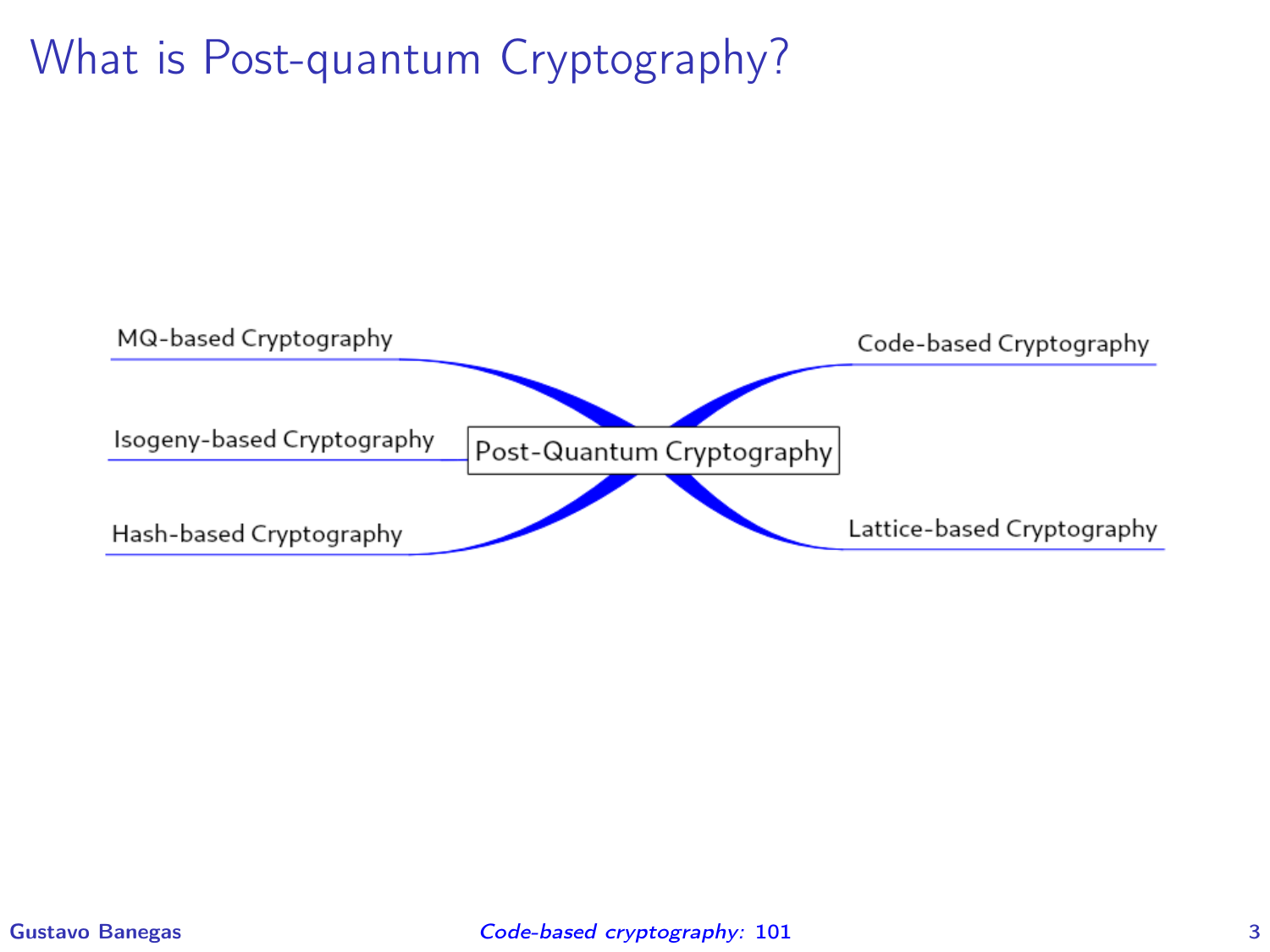Arithmetic in  $\mathbb{F}_2$  $1 + 1 = ?$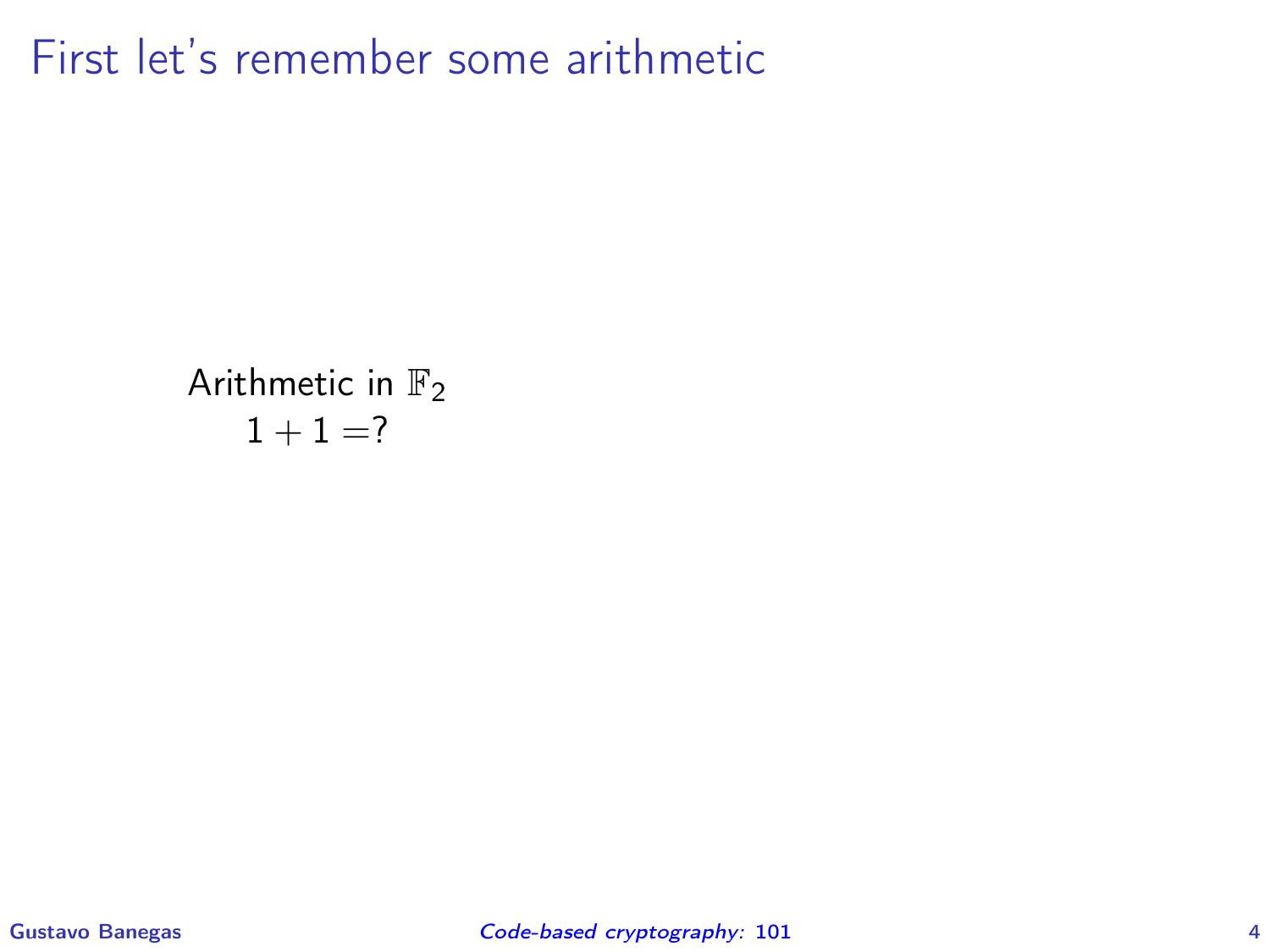Arithmetic in 
$$
\mathbb{F}_2
$$
 $1 + 1 = ?$  $1 + 1 = 0$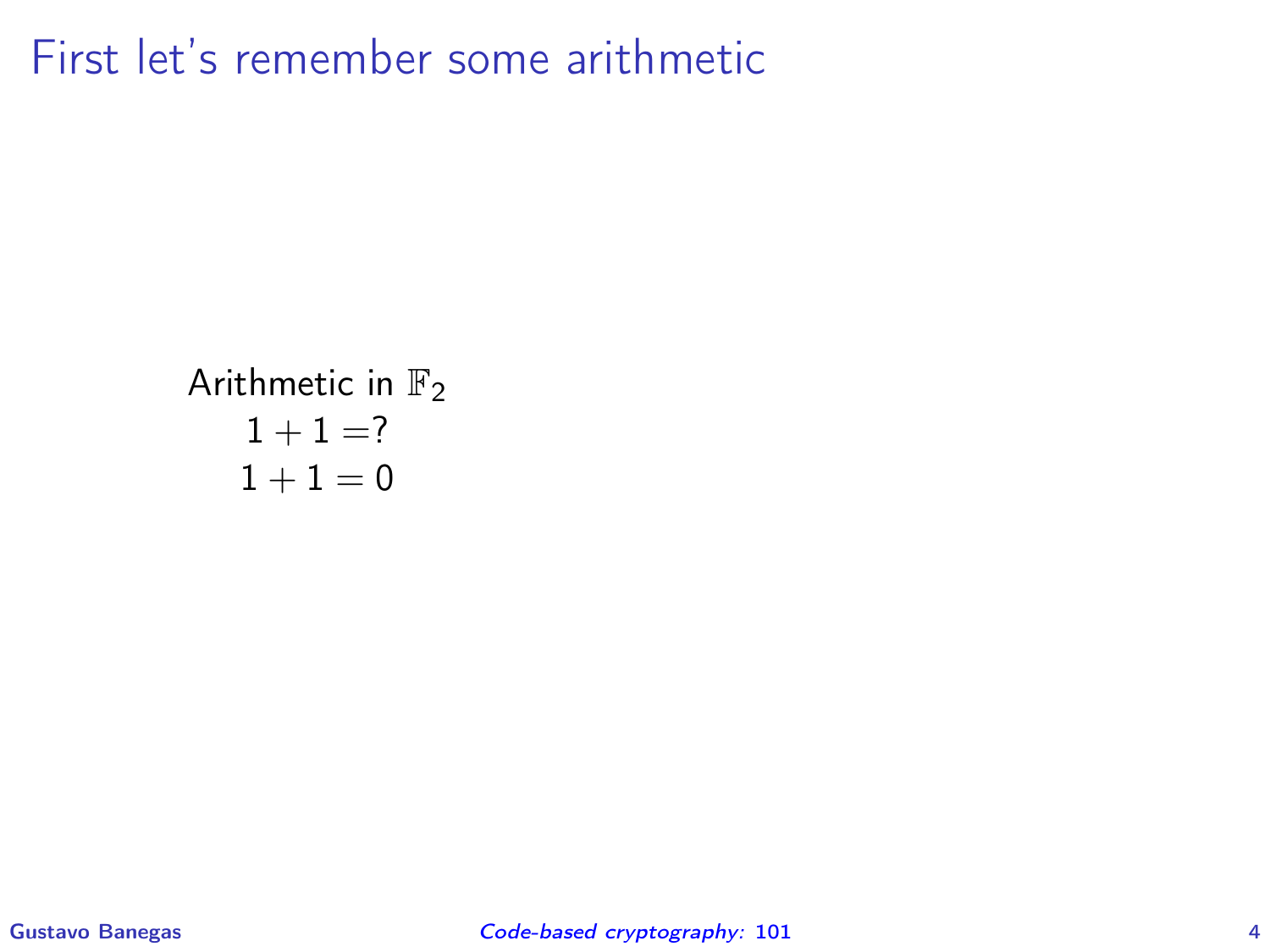Arithmetic in 
$$
\mathbb{F}_2
$$
\n $1 + 1 = ?$ \n $1 + 1 = 0$ \n $1 + 0 = 1$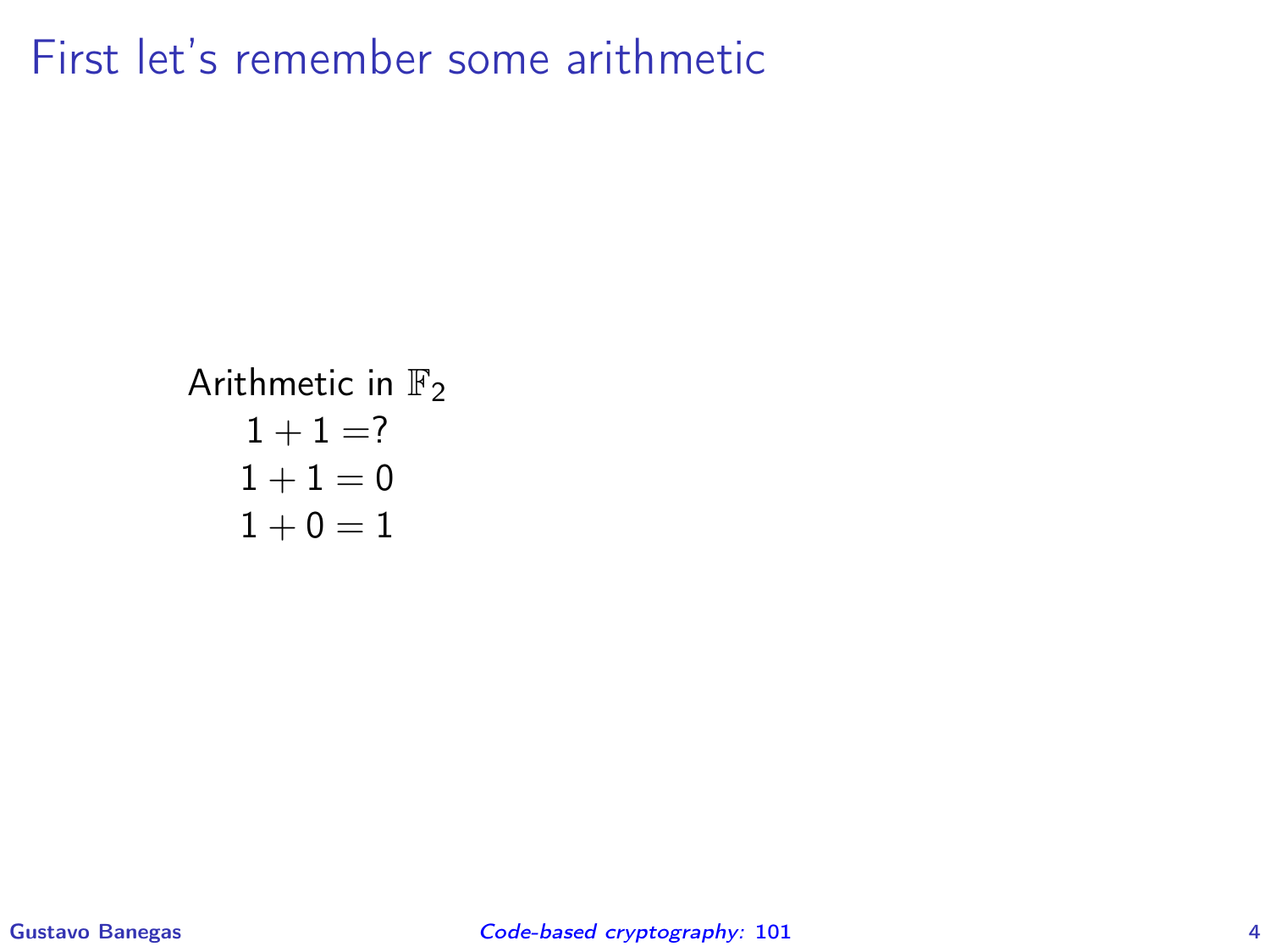## Arithmetic in  $\mathbb{F}_2$  $1 + 1 = ?$  $1 + 1 = 0$  $1 + 0 = 1$  $0 + 0 = 0$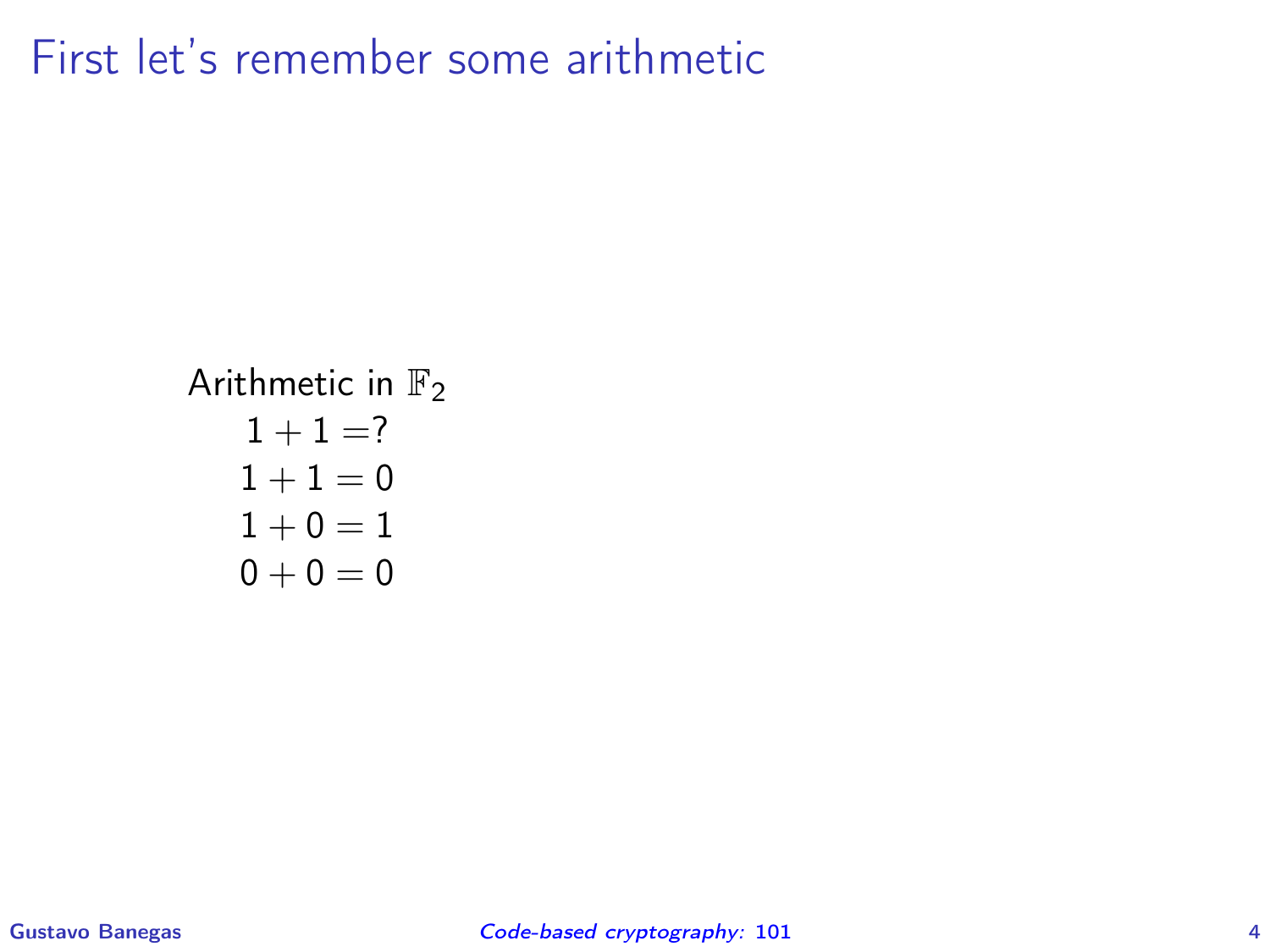Arithmetic in  $\mathbb{F}_2$  $1 + 1 = ?$  $1 + 1 = 0$  $1 + 0 = 1$  $0 + 0 = 0$ 

Arithmetic in  $\mathbb{F}^{2^m}$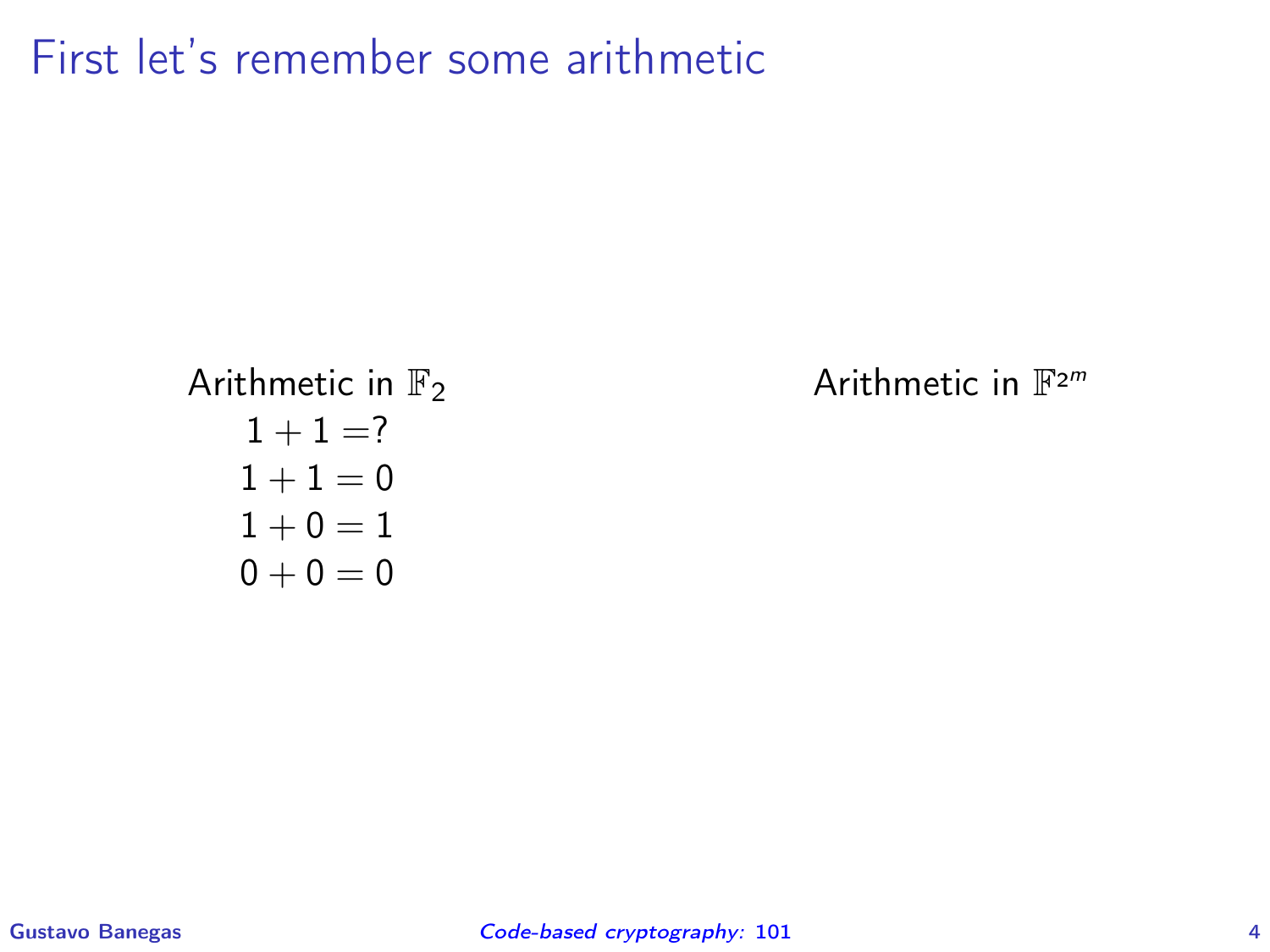Arithmetic in  $\mathbb{F}_2$  $1 + 1 = ?$  $1 + 1 = 0$  $1 + 0 = 1$  $0 + 0 = 0$ 

Arithmetic in  $\mathbb{F}^{2^m}$ It is just "vector" of 0's and 1's it is the same arithmetic.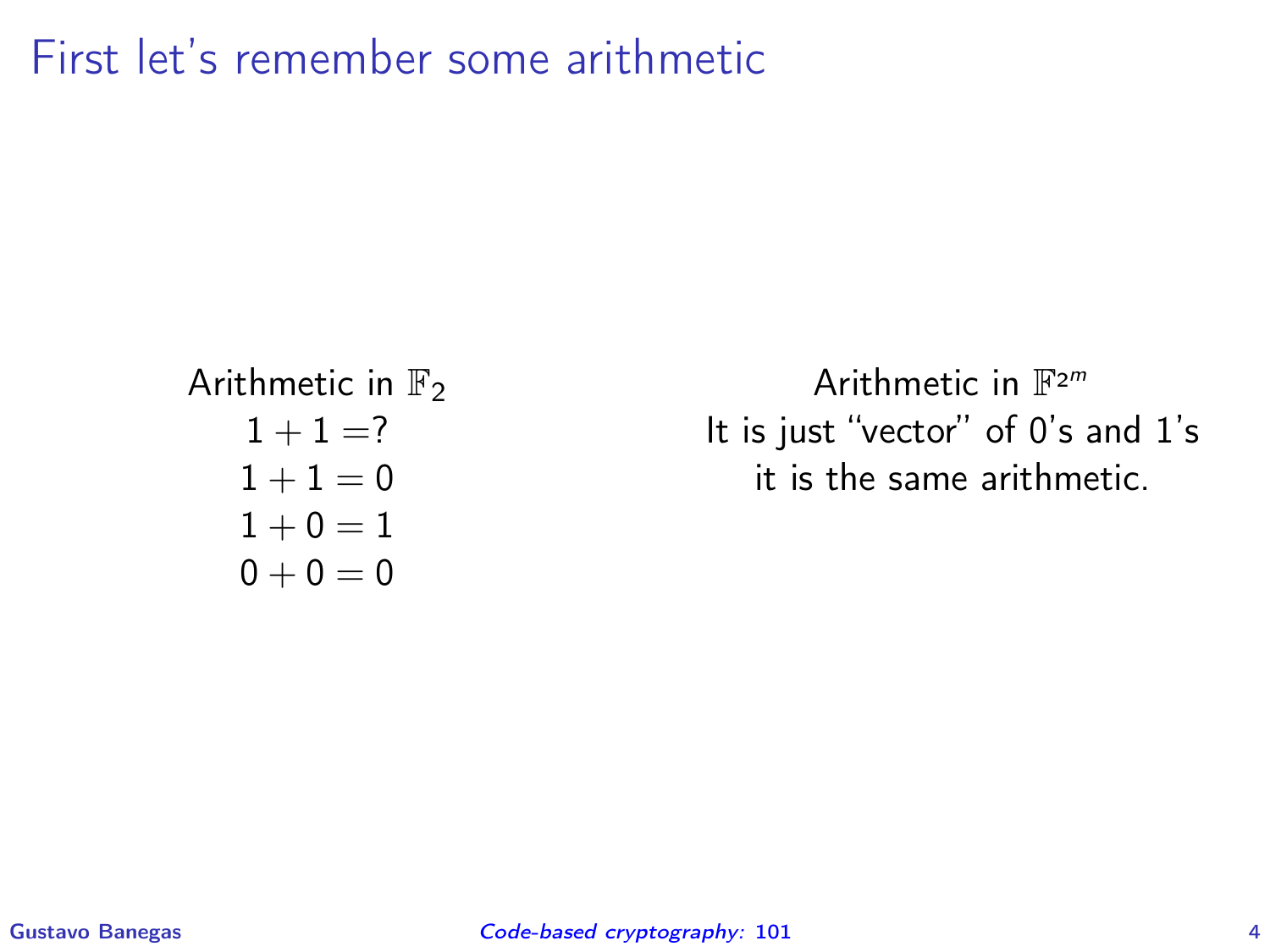### <span id="page-9-0"></span>First a little bit of theory in error correction

- $\blacktriangleright$  Enable data recovery after noisy transmission.
- $\blacktriangleright$  In general, k bits of data get stored in *n* bits, adding redundancy.
- ▶ If no error occurred, these *n* bits satisfy  $n k$  parity check equations; else can correct some errors from the error pattern.
- $\blacktriangleright$  Check equations can be represented by a matrix.
- ▶ Good codes can correct many errors without blowing up storage too much; offer guarantee to correct t errors (often can correct or at least detect more).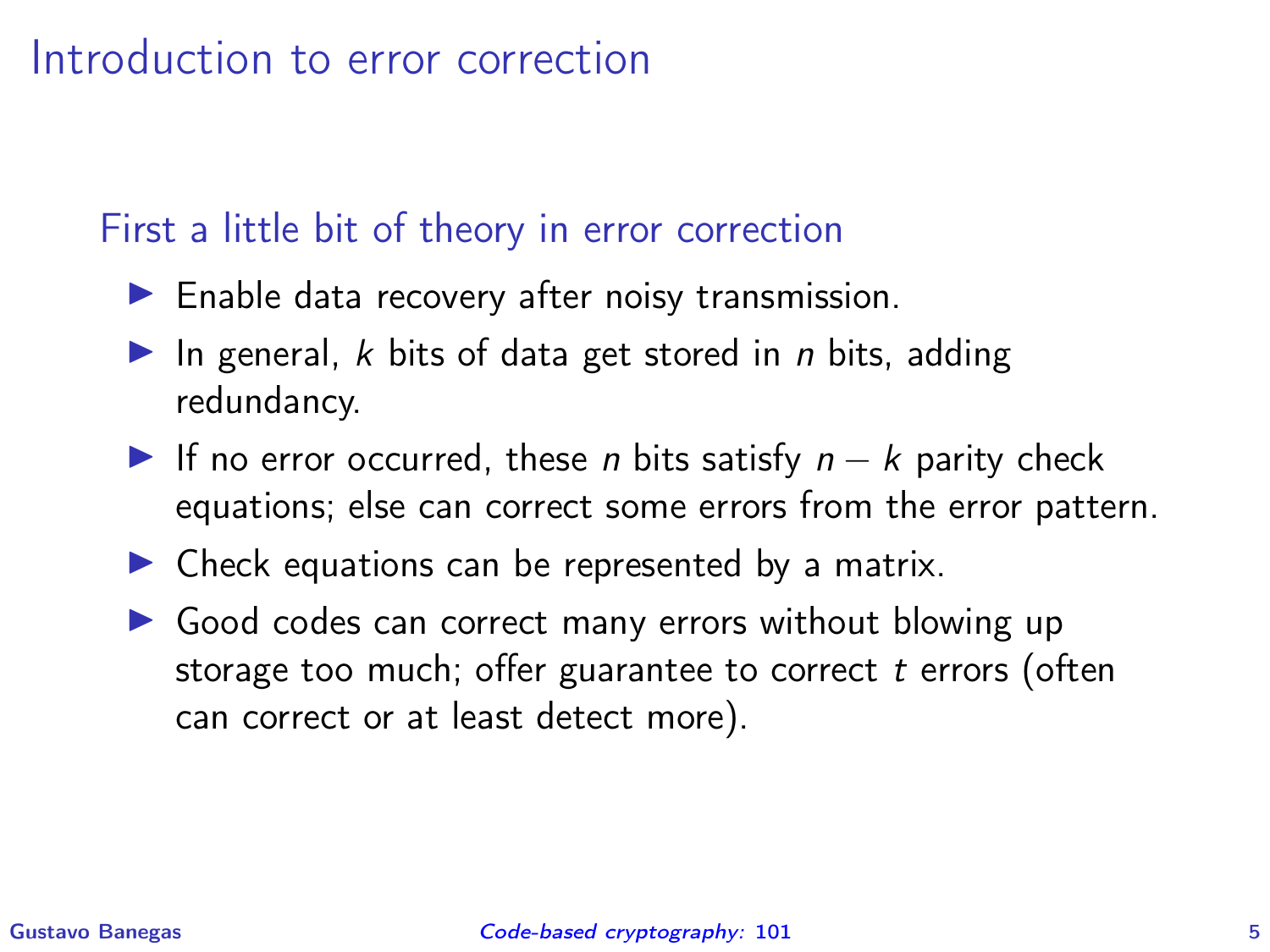Hamming Code

Parity check matrix  $(n = 7, k = 4)$ :

$$
H = \begin{pmatrix} 1 & 1 & 0 & 1 & 1 & 0 & 0 \\ 1 & 0 & 1 & 1 & 0 & 1 & 0 \\ 0 & 1 & 1 & 1 & 0 & 0 & 1 \end{pmatrix}
$$

An error-free string of 7 bits  $\mathbf{b} = (b_0, b_1, b_2, b_3, b_4, b_5, b_6)$  satisfies these three equations:

$$
b0+ b1+ b3+ b4 = 0b0+ b2+ b3+ b5 = 0b1+ b2+ b3+ b6 = 0
$$

If one error occurred at least one of these equations will not hold.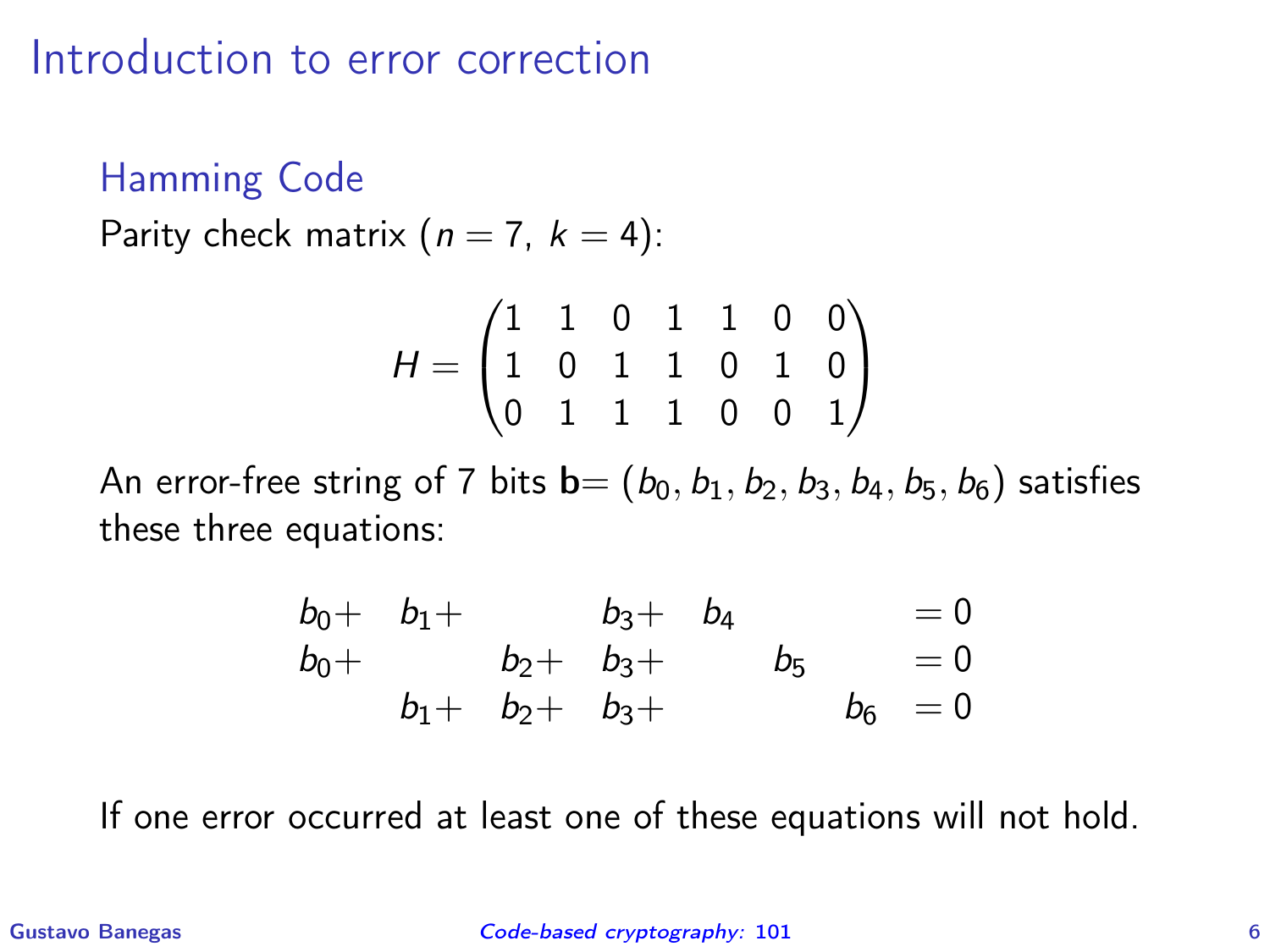## Hamming Code

For example, if we have as the result  $1, 0, 1$ :

$$
b0+ b1+ b3+ b4 = 1b0+ b2+ b3+ b5 = 0b1+ b2+ b3+ b6 = 1
$$

What does it mean?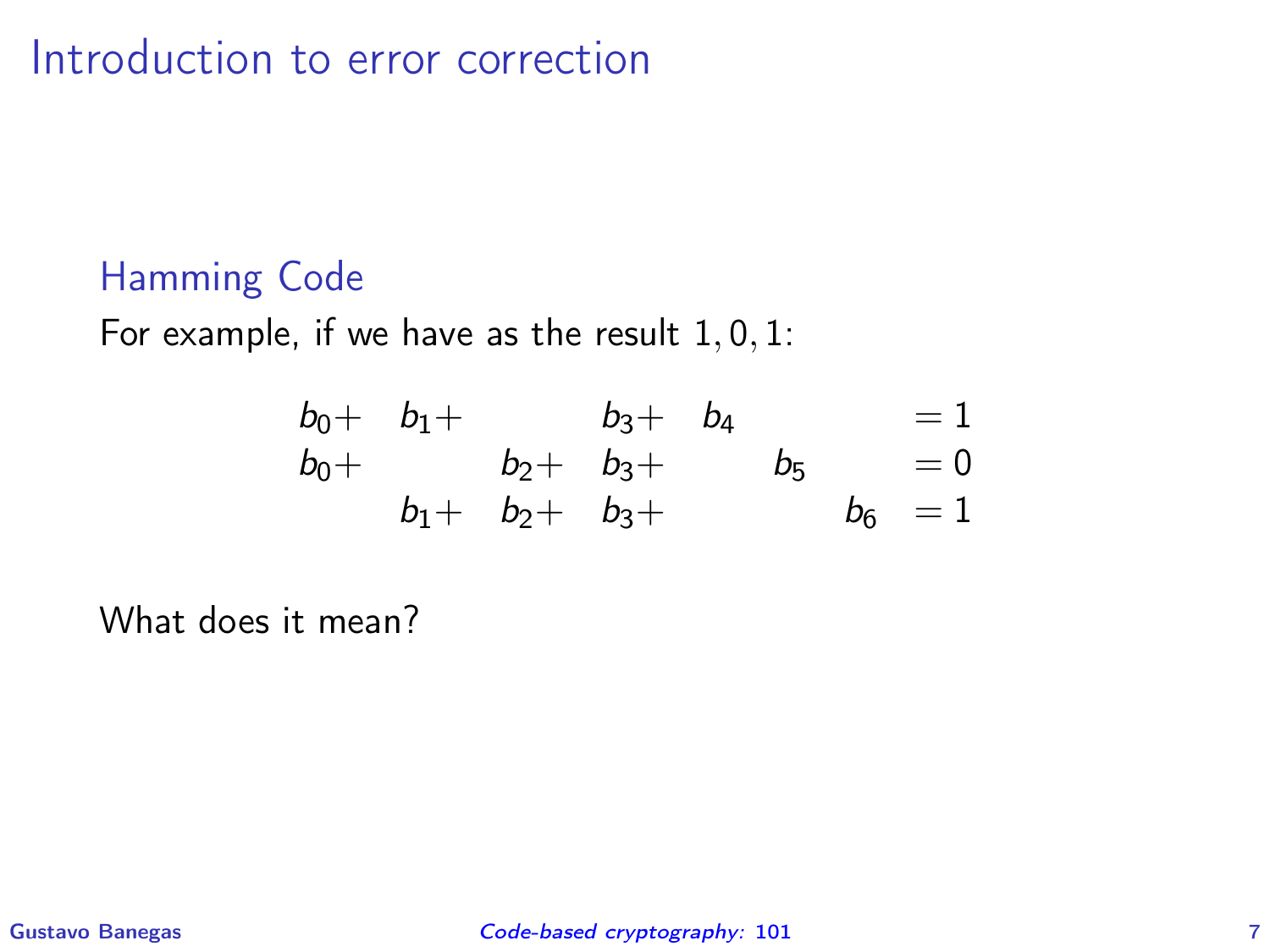## Hamming Code

For example, if we have as the result  $1, 0, 1$ :

$$
b0+ b1+ b3+ b4 = 1b0+ b2+ b3+ b5 = 0b1+ b2+ b3+ b6 = 1
$$

What does it mean? A: The bit  $b_1$  flipped.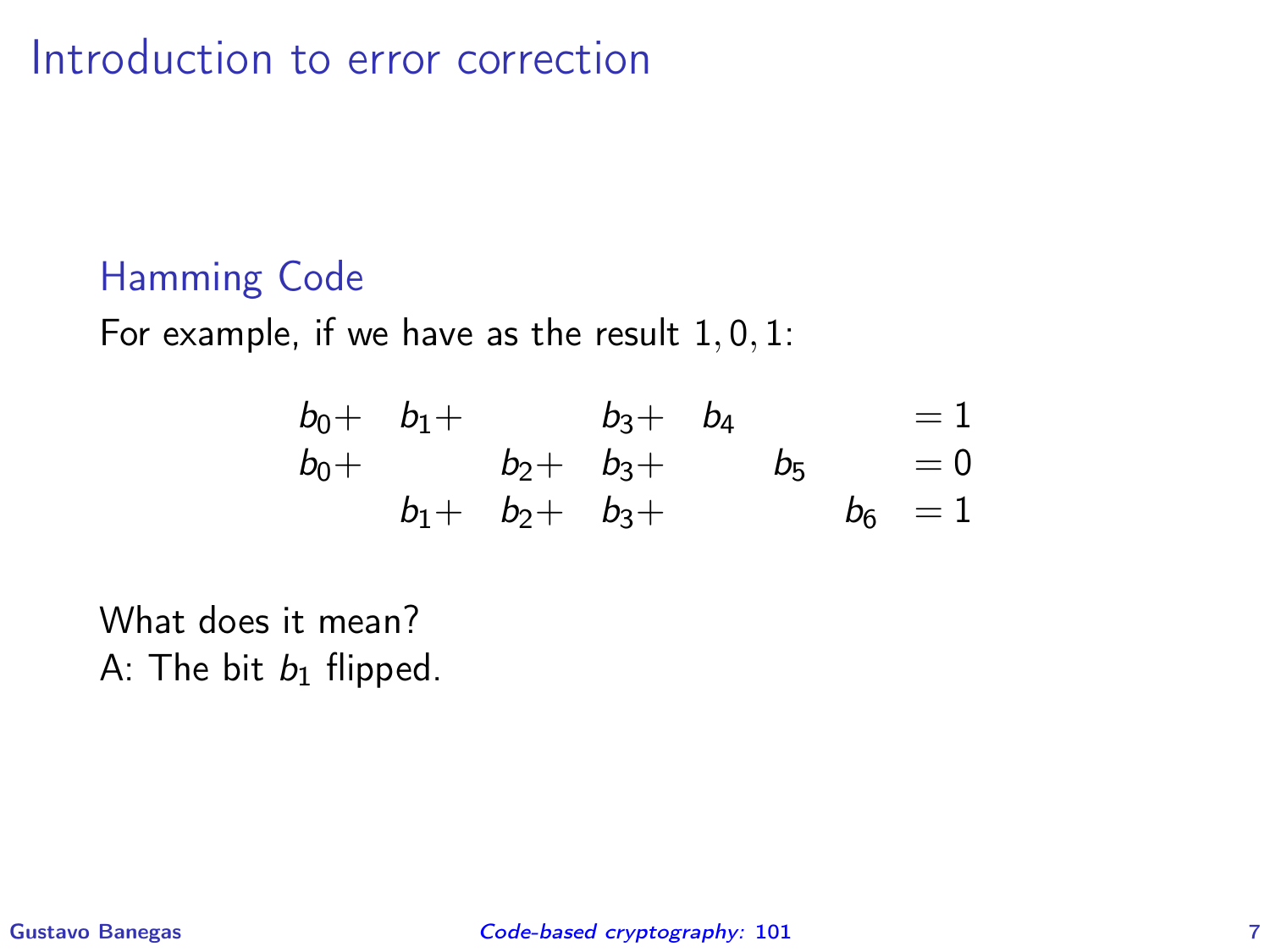## Linear Code

A binary linear code C of length n and dimension  $k$  is a *k*-dimensional subspace of  $\mathbb{F}_2^n$ .

C is usually specified as

▶ the row space of a generating matrix  $G \in \mathbb{F}_2^{k \times n}$ 

$$
C = \{ \mathbf{m} \mathbf{G} | \mathbf{m} \in \mathbb{F}_2^k \}
$$

▶ the kernel space of a parity-check matrix  $H \in \mathbb{F}_2^{(n-k)\times n}$ 2

$$
\mathcal{C} = \{ \boldsymbol{c} | H \boldsymbol{c}^T = 0, \boldsymbol{c} \in \mathbb{F}_2^n \}
$$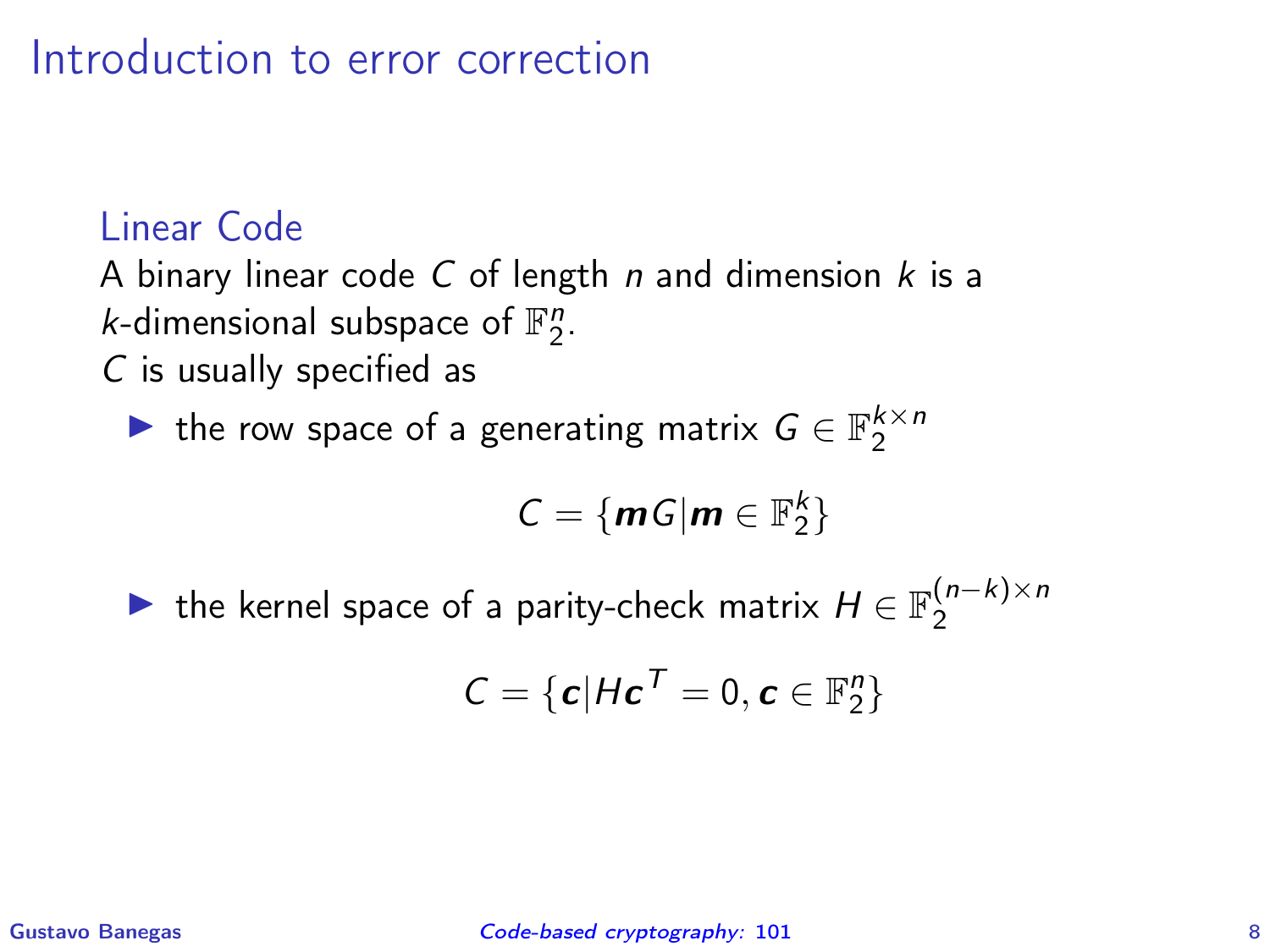#### Example of Linear Code

$$
G = \begin{pmatrix} 1 & 0 & 1 & 0 & 1 \\ 1 & 1 & 0 & 0 & 0 \\ 1 & 1 & 1 & 1 & 0 \end{pmatrix}
$$

 $c = (111)G = (10011)$  is a codeword.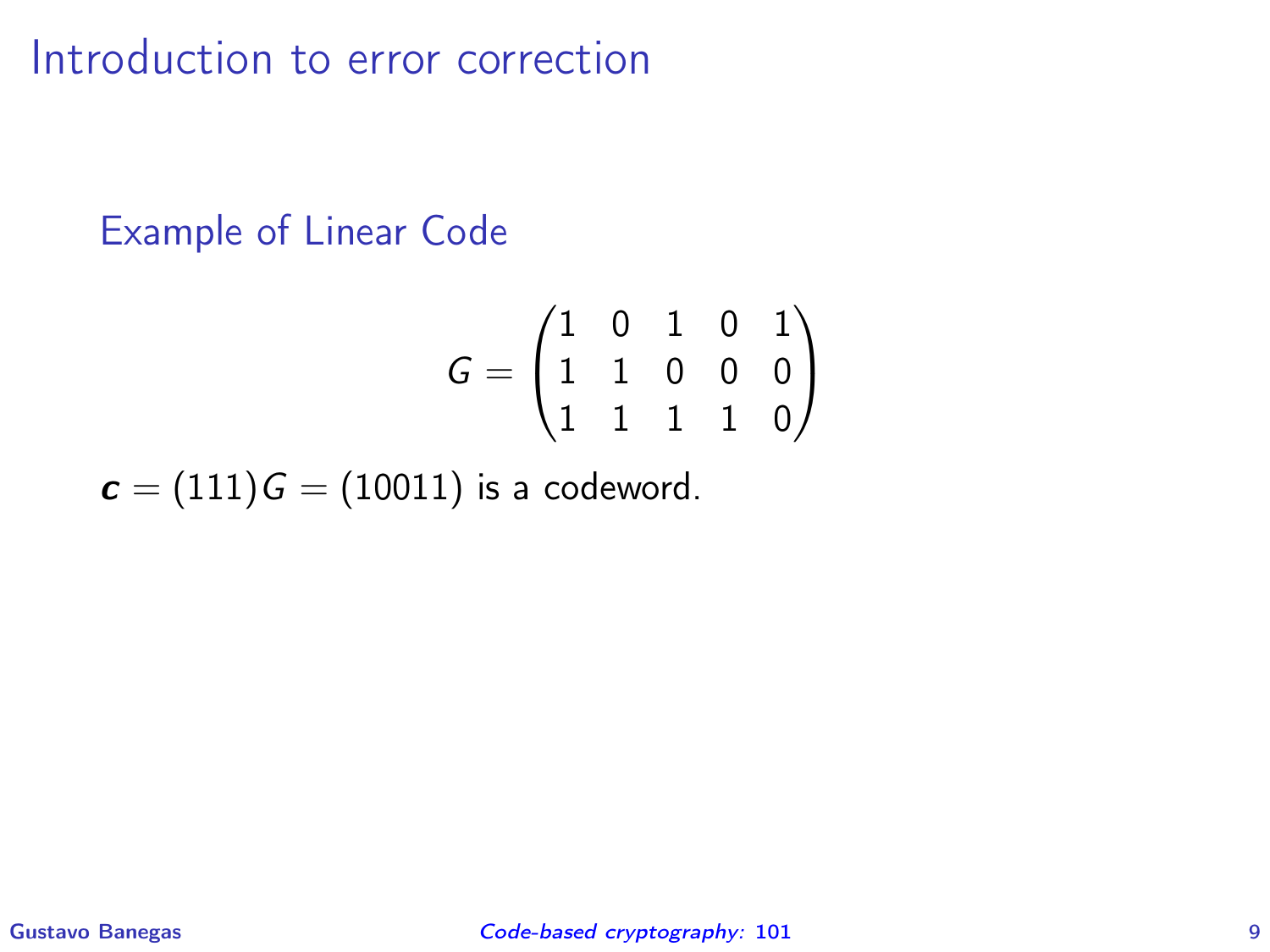## Example of Linear Code

$$
G = \begin{pmatrix} 1 & 0 & 1 & 0 & 1 \\ 1 & 1 & 0 & 0 & 0 \\ 1 & 1 & 1 & 1 & 0 \end{pmatrix}
$$

 $c = (111)G = (10011)$  is a codeword.

Linear codes are linear:

The sum of two codewords is a codeword: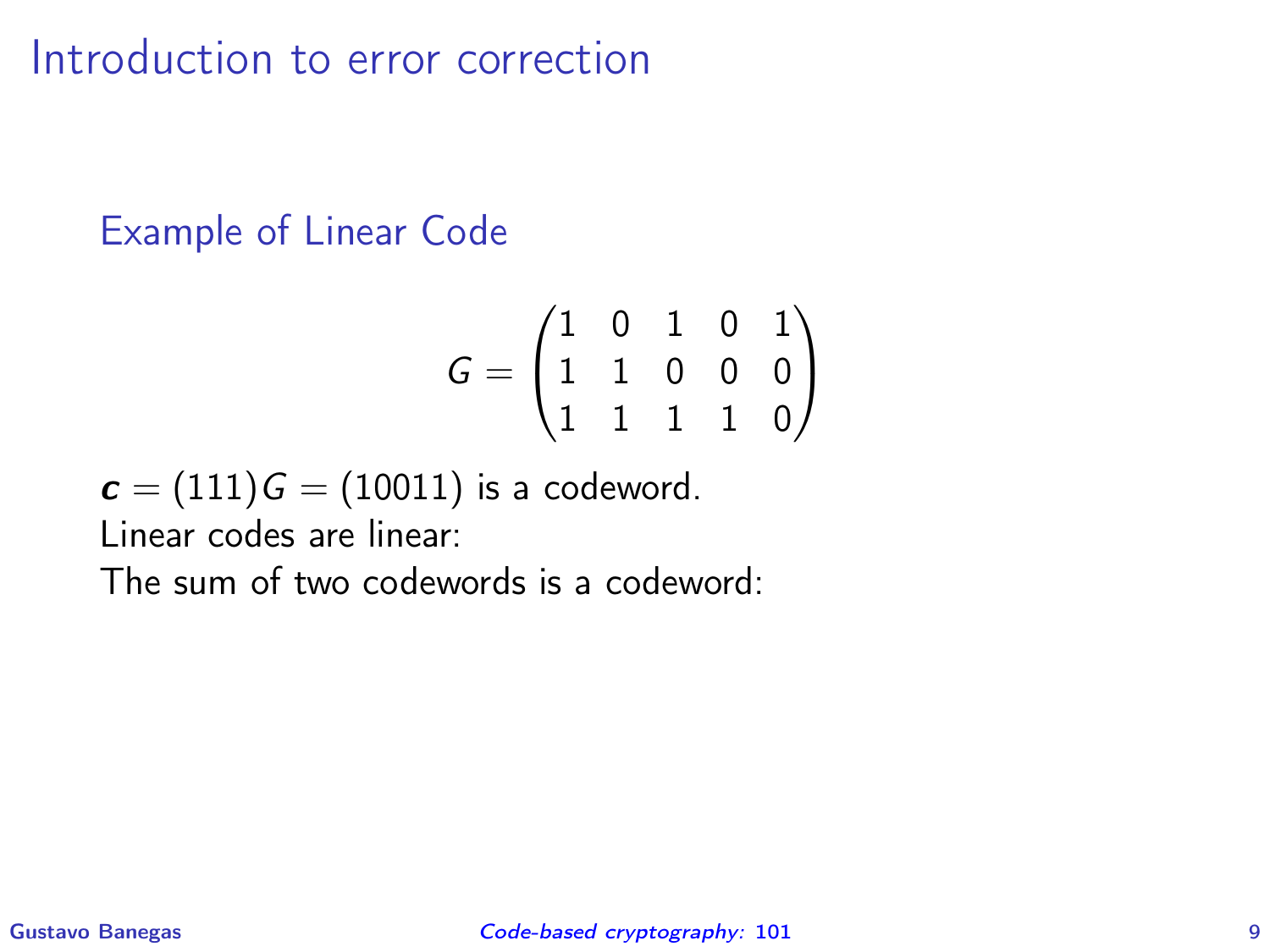#### Example of Linear Code

$$
G = \begin{pmatrix} 1 & 0 & 1 & 0 & 1 \\ 1 & 1 & 0 & 0 & 0 \\ 1 & 1 & 1 & 1 & 0 \end{pmatrix}
$$

 $c = (111)G = (10011)$  is a codeword. Linear codes are linear:

The sum of two codewords is a codeword:

$$
\boldsymbol{c}_1+\boldsymbol{c}_2=\boldsymbol{m}_1\boldsymbol{G}+\boldsymbol{m}_2\boldsymbol{G}=(\boldsymbol{m}_1+\boldsymbol{m}_2)\boldsymbol{G}
$$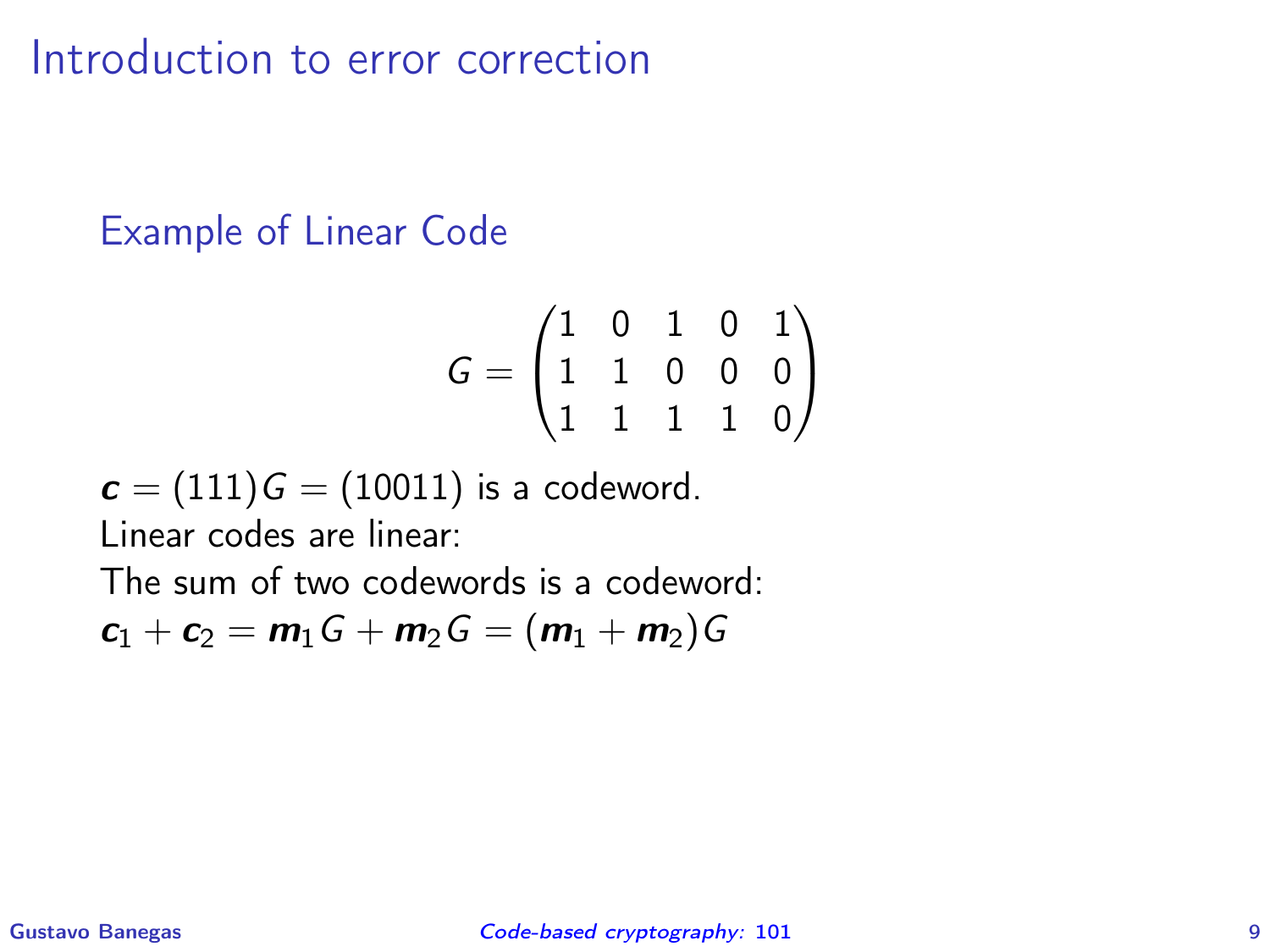## Example of Linear Code

$$
G = \begin{pmatrix} 1 & 0 & 1 & 0 & 1 \\ 1 & 1 & 0 & 0 & 0 \\ 1 & 1 & 1 & 1 & 0 \end{pmatrix}
$$

 $c = (111)G = (10011)$  is a codeword. Linear codes are linear:

The sum of two codewords is a codeword:

 $c_1 + c_2 = m_1G + m_2G = (m_1 + m_2)G$ Same with parity-check matrix:

$$
H(c_1+c_2)=Hc_1+Hc_2=0+0=0.
$$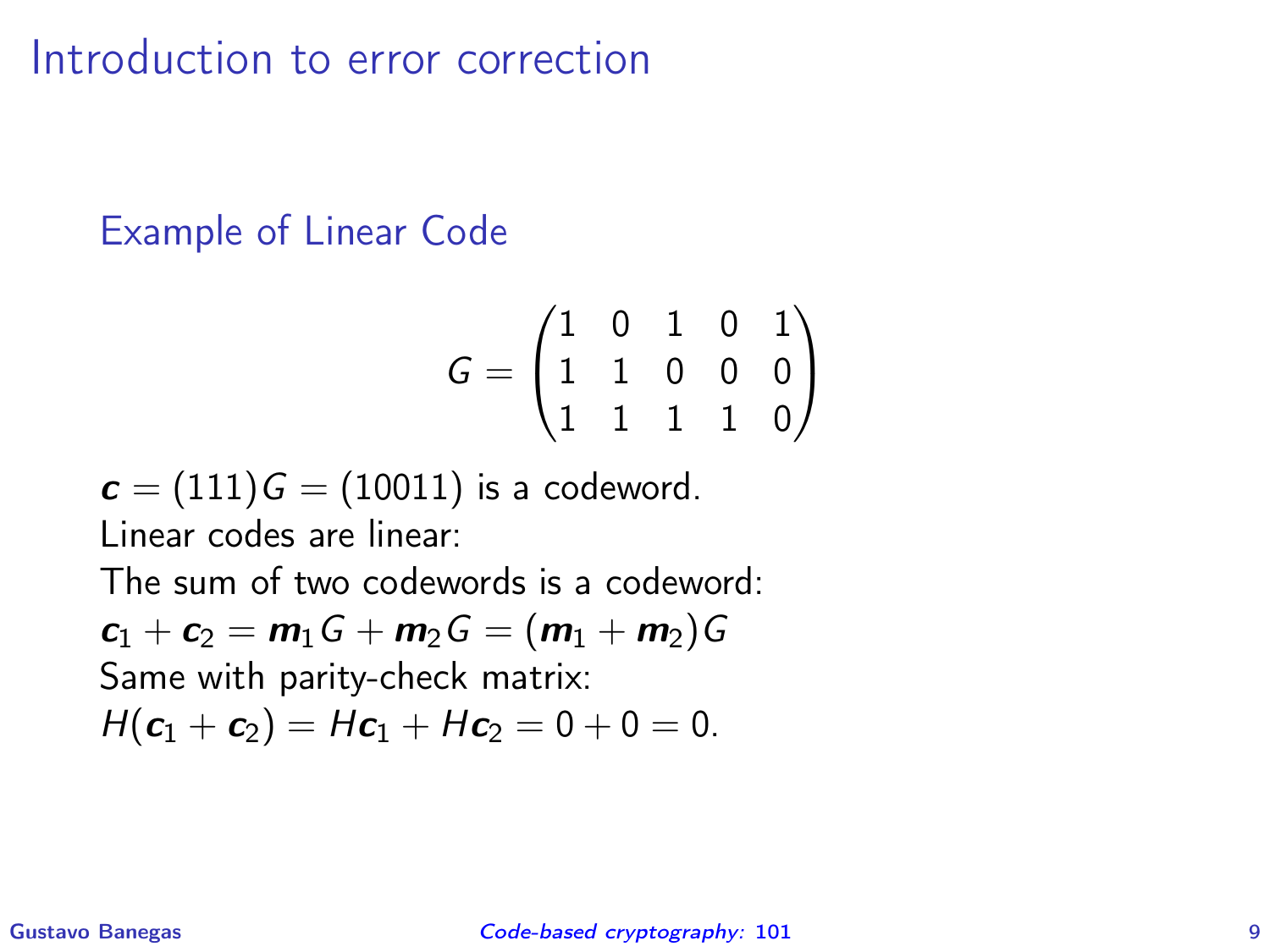## A little bit of more concepts

▶ Hamming weight of a word is the number of nonzero elements:

 $wt(1, 0, 0, 1, 1) = 3$ 

.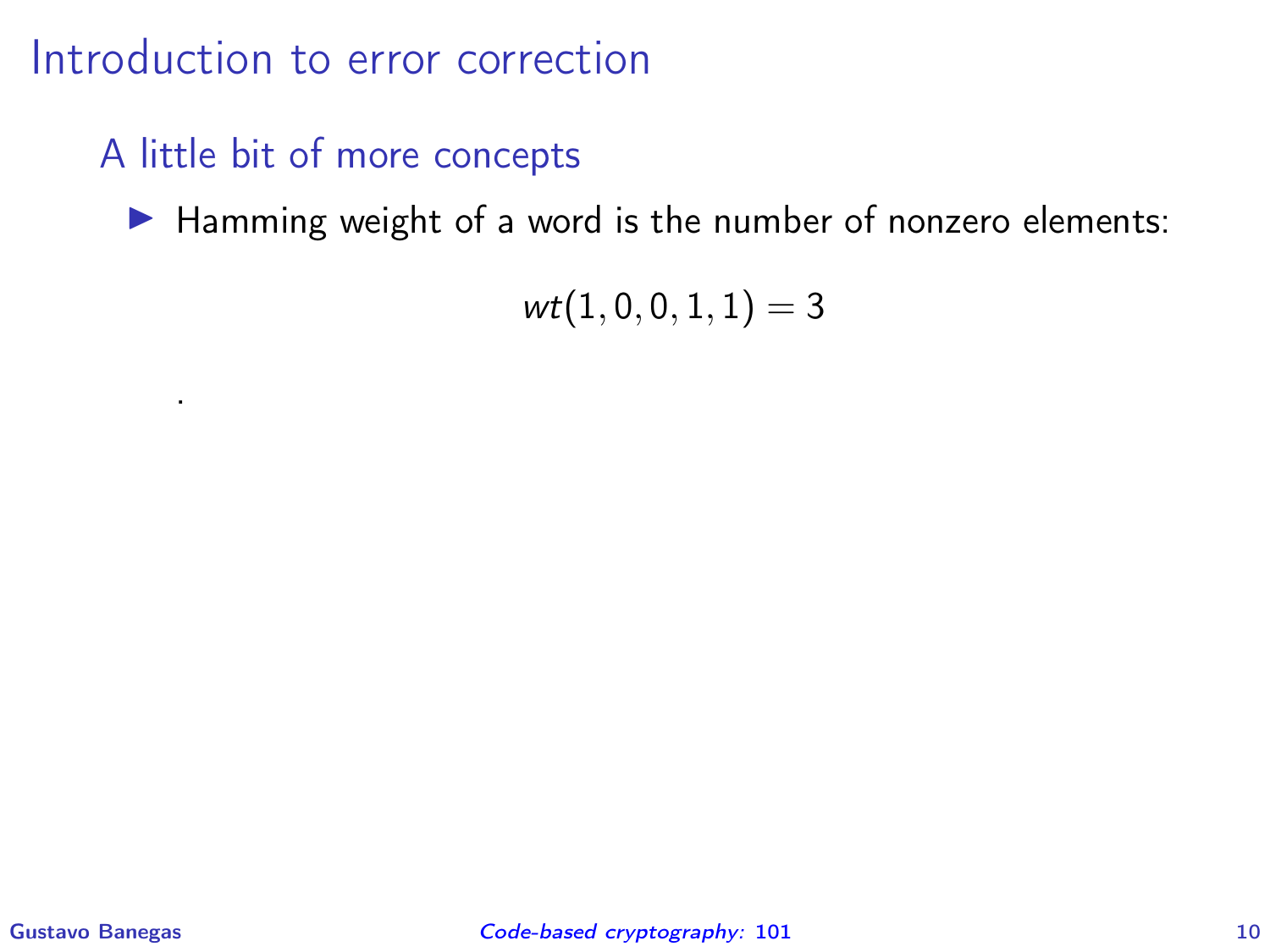## A little bit of more concepts

▶ Hamming weight of a word is the number of nonzero elements:

 $wt(1, 0, 0, 1, 1) = 3$ 

 $\blacktriangleright$  The Hamming distance between two words in  $\mathbb{F}_2^n$  is the number of coordinates in which they differ:

.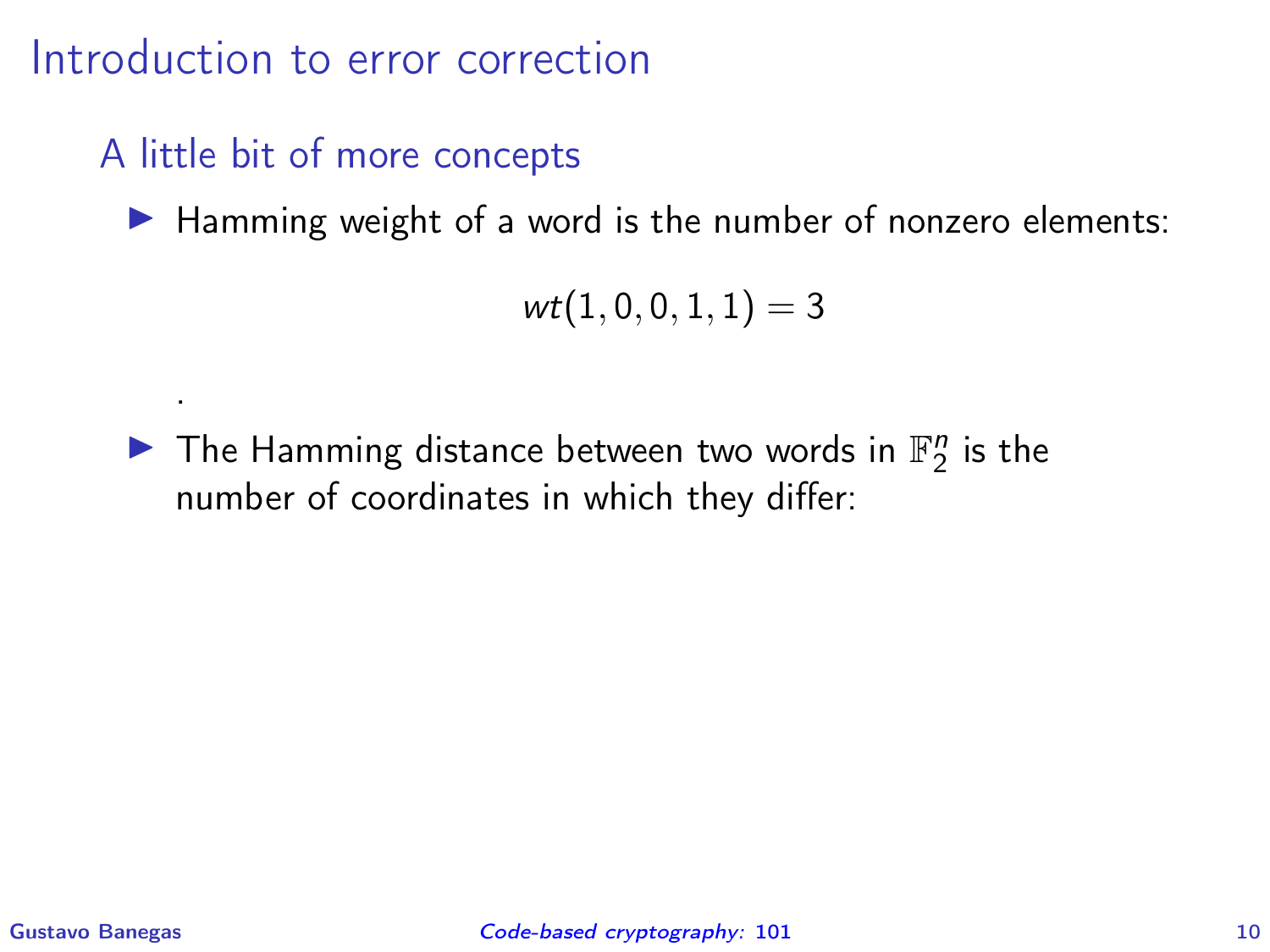## A little bit of more concepts

▶ Hamming weight of a word is the number of nonzero elements:

 $wt(1, 0, 0, 1, 1) = 3$ 

 $\blacktriangleright$  The Hamming distance between two words in  $\mathbb{F}_2^n$  is the number of coordinates in which they differ:

$$
d\big((1,1,0,1,1),(1,0,0,1,0)\big)=2
$$

The hamming distance between  $x$  and  $y$  equals to the Hamming weight of  $x + y$ :

$$
d\big((1,1,0,1,1),(1,0,0,1,0)\big)=\mathit{wt}(0,1,0,0,1)
$$

.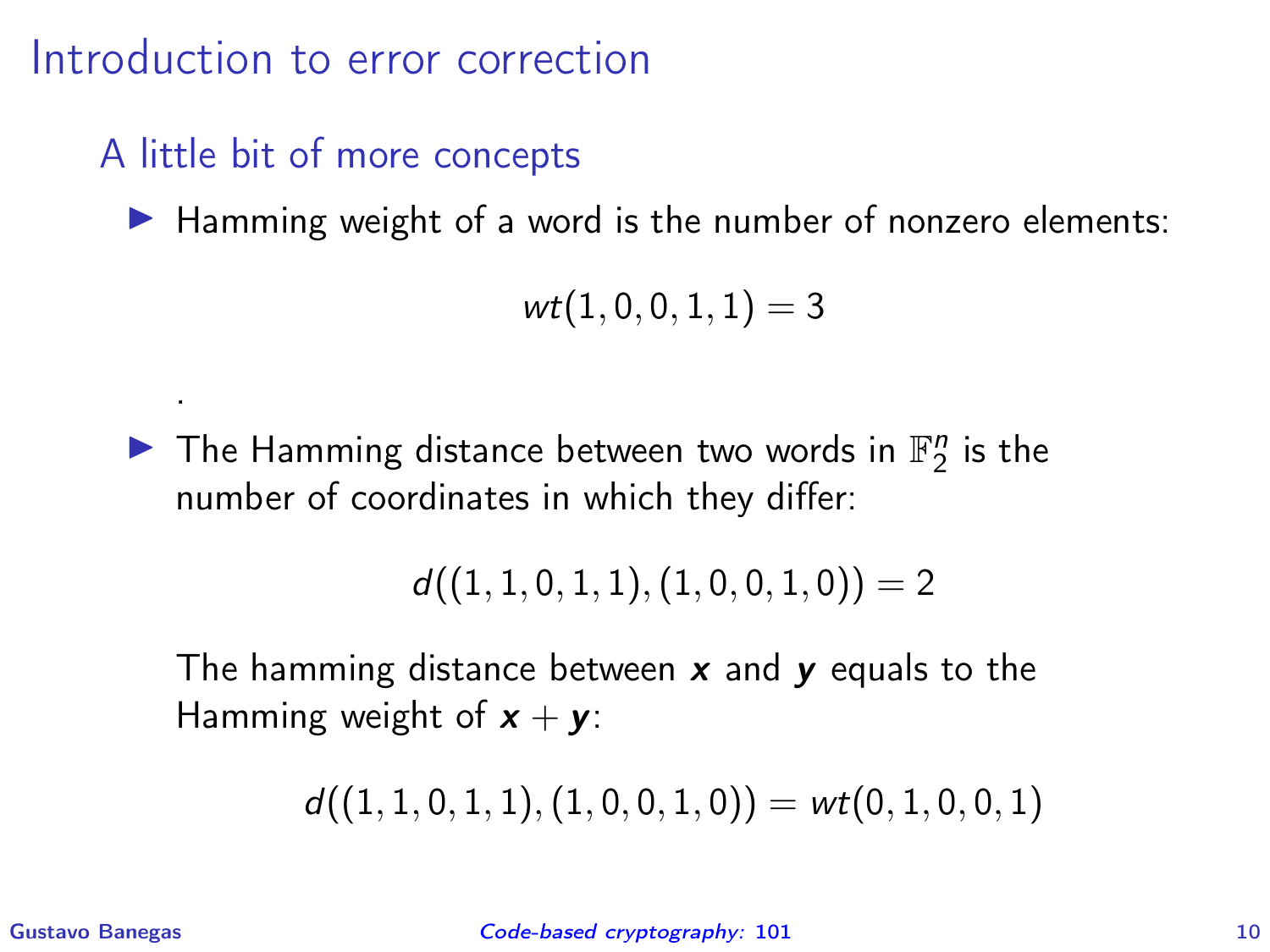Key Generation:

- $\triangleright$  Choose  $\omega$ -error correcting code C.
- $\triangleright$  SK: nice code description for C.
- $\triangleright$  PK: pertubed code description given by generator matrix G. Encryption:
	- ▶ Message is a vector  $m \in \mathbb{F}_{q^m}^k$ .
	- ► Select random error vector  $e \in \mathbb{F}_{q^m}^n$  of weight  $\omega$ .

$$
c = mG + e.
$$

Decryption:

- $\blacktriangleright$  Map c to equivalent vector c' in nice code representation.
- ▶ Set  $m = \text{Decode}(c)$  and return  $m$ .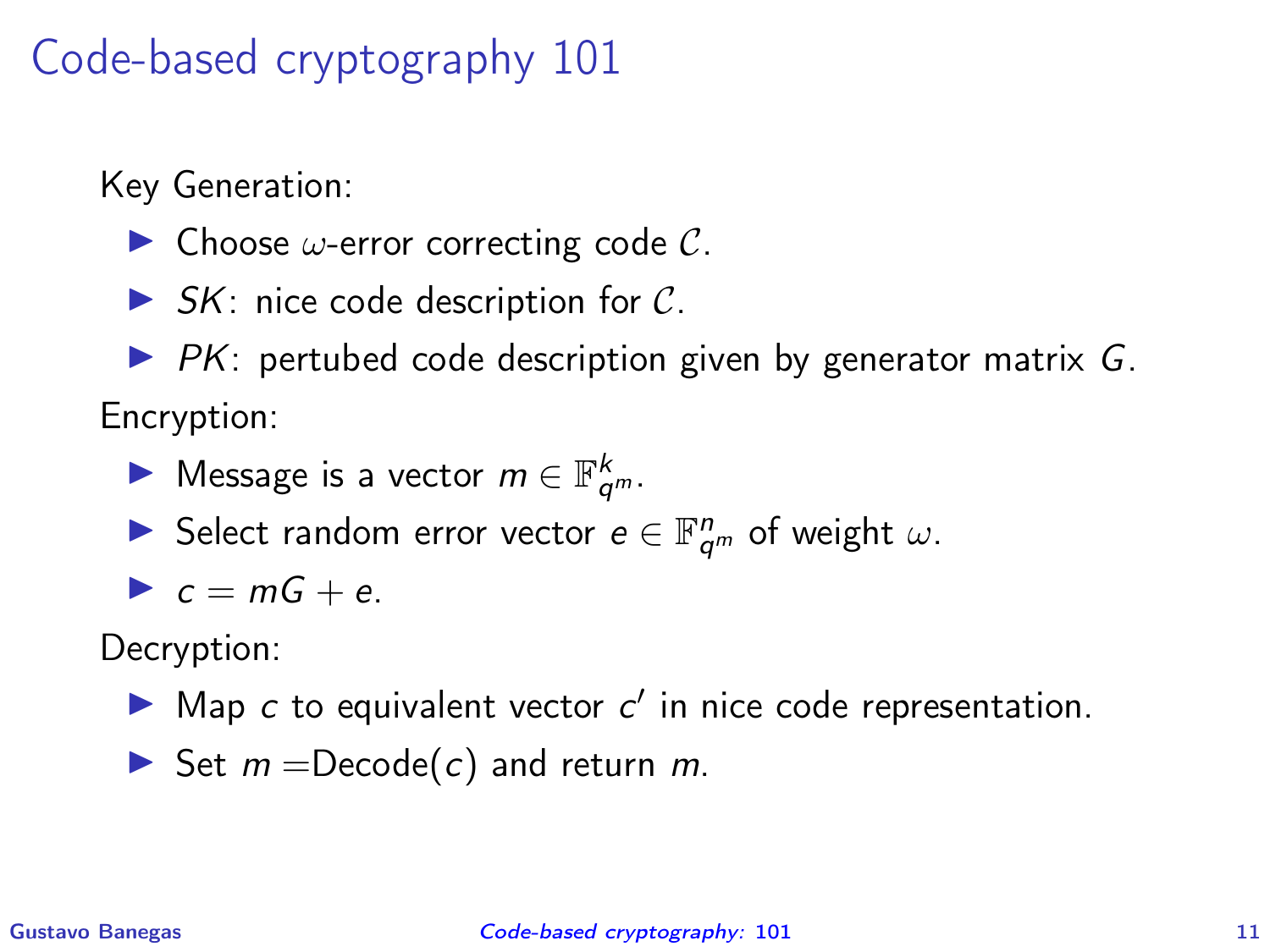# Introduction to Code-based cryptography

#### McEliece cryptosystem

- ▶ Use Goppa codes for public-key cryptography.
- ▶ Oldest (1978) code-based cryptosystem.
- ▶ Easily scale up for higher security.
- ▶ Big public key: at least  $\approx$  256KB.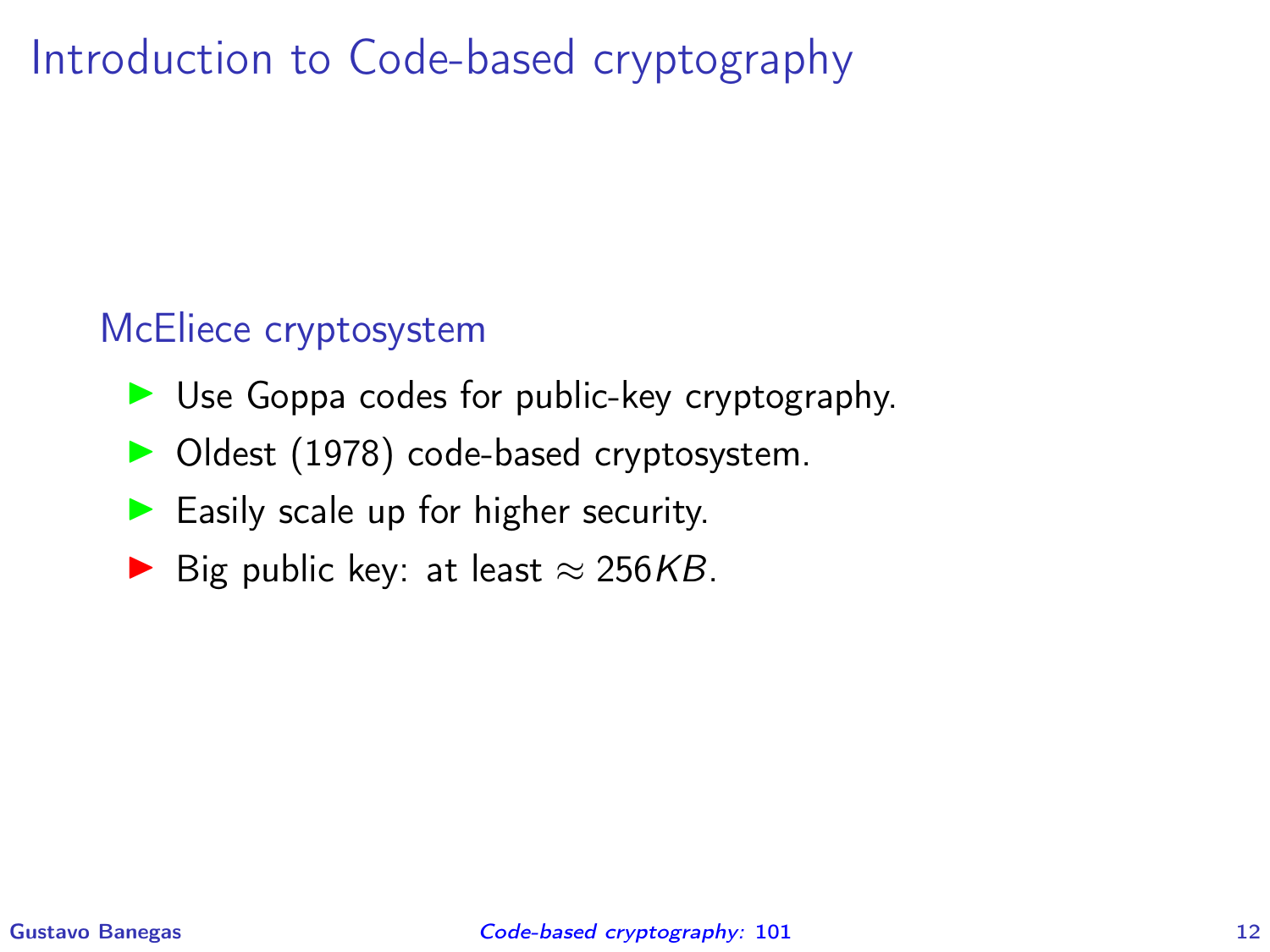# Alternative Codes

#### Other codes that can be used

- ▶ Quasi-cyclic codes (QC).
- ▶ Quasi-Dyadic Codes (Misoczki, Barreto '09).
- ▶ Generalized Srivastava (Persichetti '11).

Use subfield subcode construction to encrypt in the subcode and decrypt using parent code.

$$
\mathbb{F}_{q^m} - \text{Decryption}
$$
\n
$$
\begin{array}{c}\n\text{ }\bigg| \\\\ \text{ }\mathbb{F}_q - \text{Encryption}\n\end{array}
$$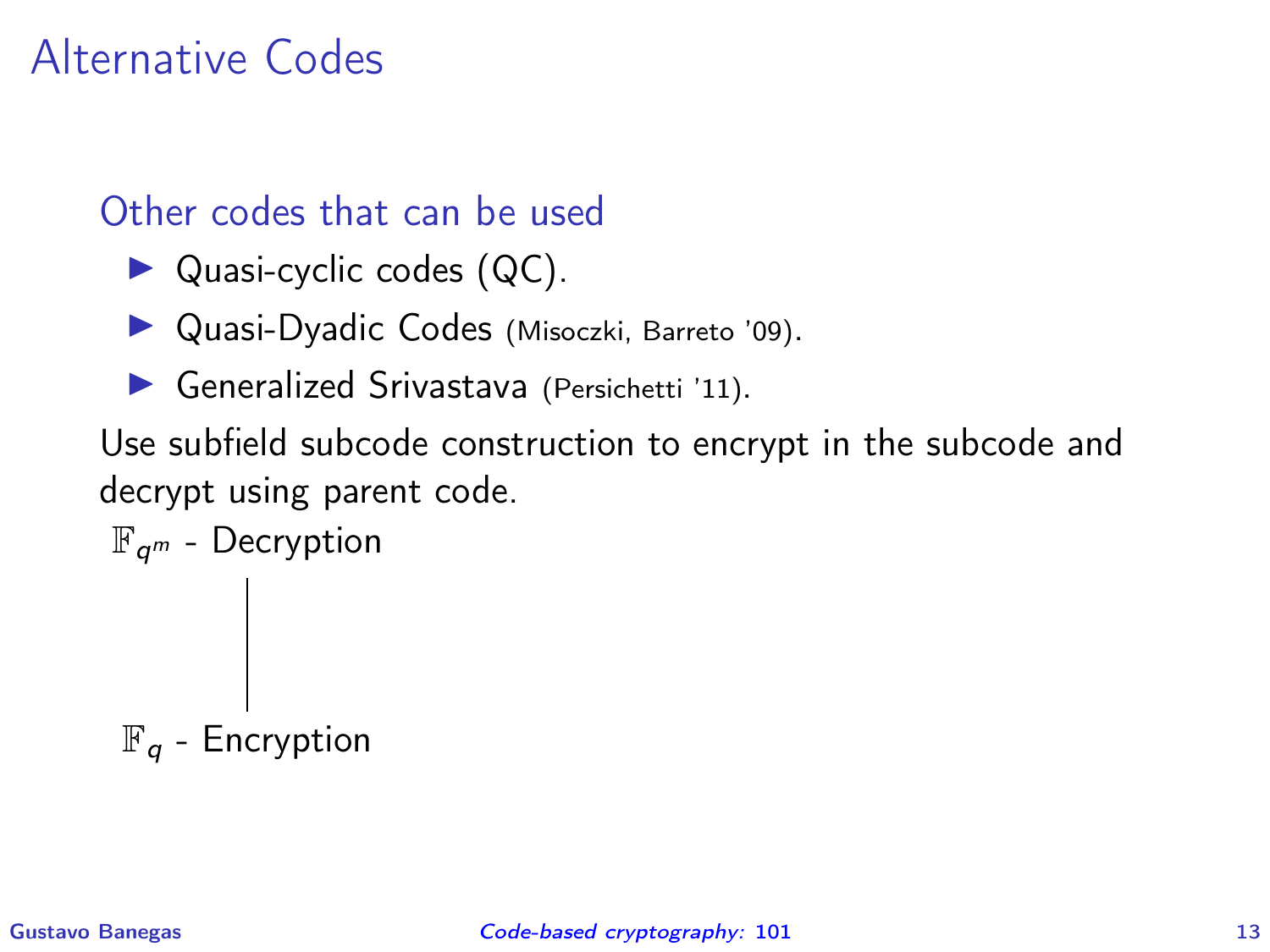## The McEliece cryptosystem in more details

- $\blacktriangleright$  Let C be a length-*n* binary Goppa code  $\Gamma$  of dimension k with minimum distance  $2t+1$  where  $t \approx (nk)/\log_2(n)$ ; original parameters (1978)  $n = 1024$ ,  $k = 524$ ,  $t = 50$ .
- $\triangleright$  The McEliece secret key consists of a generator matrix G for Γ, an efficient t-error correcting decoding algorithm for Γ; an  $n \times n$  permutation matrix P and a nonsingular  $k \times k$  matrix S.
- $\blacktriangleright$  n, k, t are public; but  $\Gamma$ . P, S are randomly generated secrets.
- The McEliece public key is  $k \times n$  matrix  $G' = SGP$ .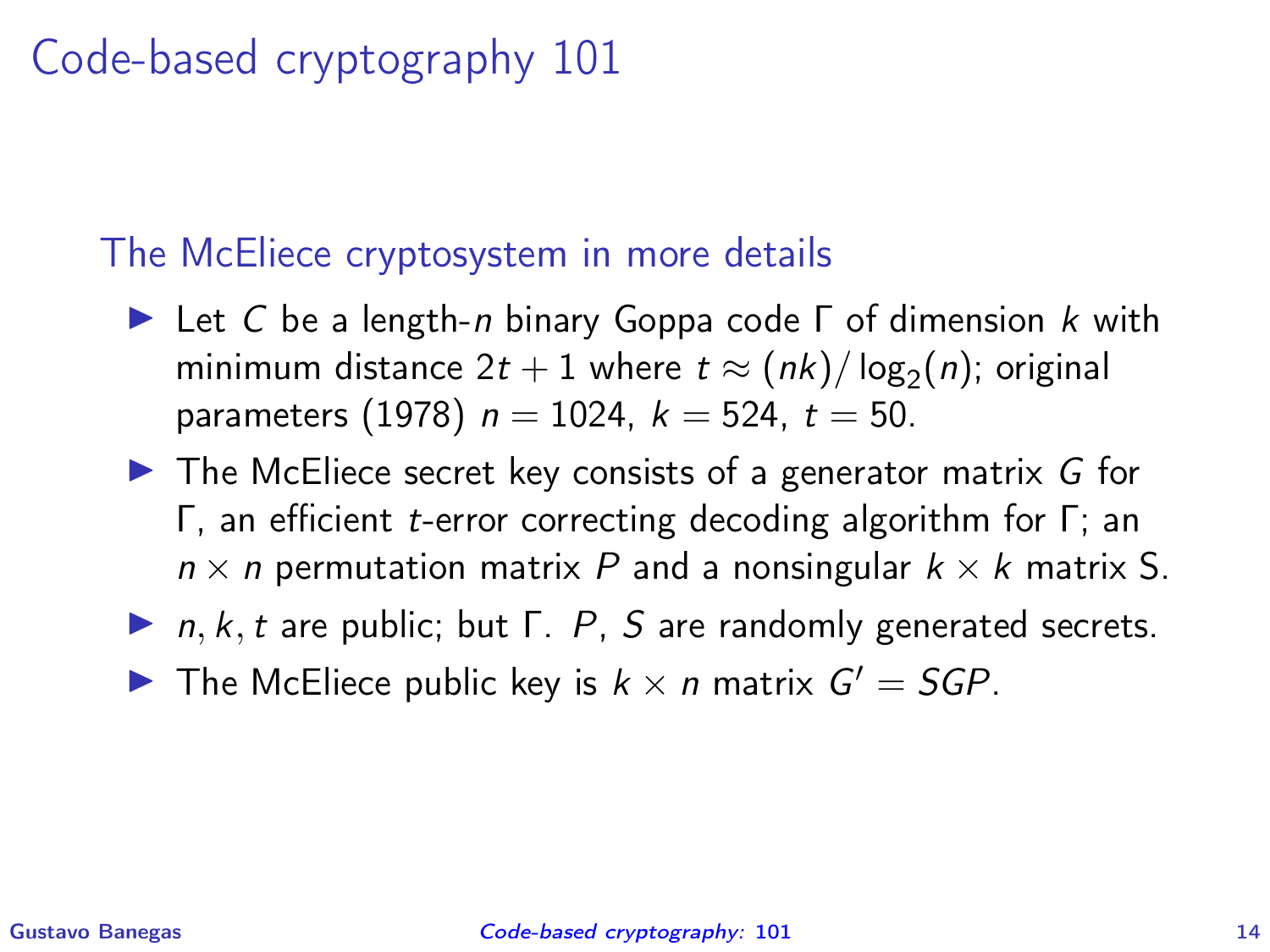## The McEliece cryptosystem in more details

- Encrypt: compute  $mG'$  and add a random vector  $e$  of weight t and length n. Send  $y = mG' + e$ .
- ▶ Decryption: compute  ${\bm y}P^{-1}={\bm m}G'P^{-1}+{\bm e}P^{-1}=({\bm m}S)G+{\bm e}^{P-1}.$  This works because  $\bm{e}P^{-1}$  has the same weright as  $\bm{e}$  because of  $P$  is a permutation matrix. Use fast decoding to find  $mS$  and  $m$ .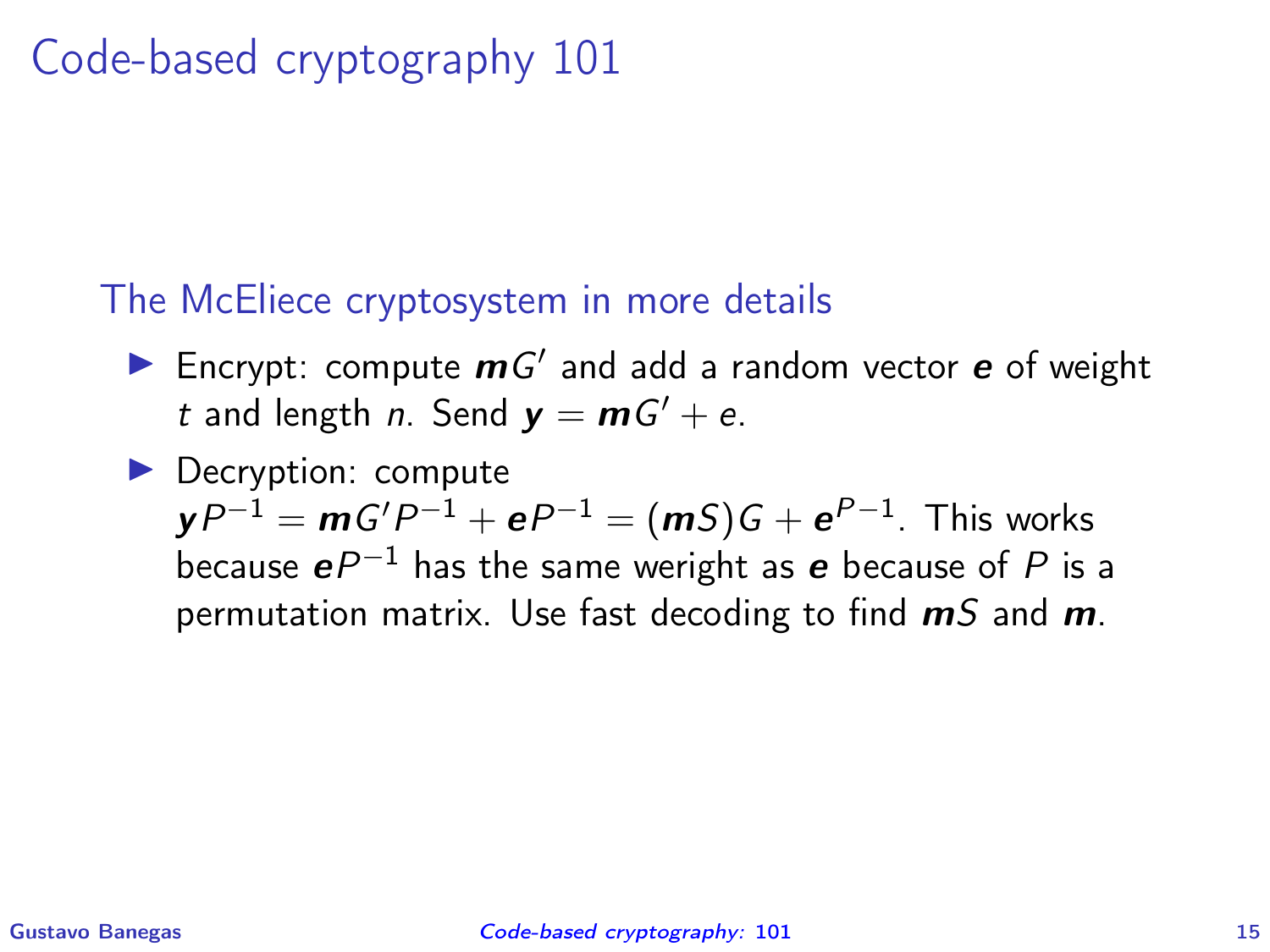## How to decode?

- ▶ The sydrome of  $x \in \mathbb{F}_2^n$  is  $s = Hx$ .  $Hx = H(c + e) = Hc + He = He$  depends only on e.
- $\triangleright$  To decode x with syndrome decoder, compute e from Hx, then  $\mathbf{c} = \mathbf{x} + \mathbf{e}$ .

To expand syndrome, assume  $H = (Q^T | I_{nk})$ . Then  $x = (00 \dots 0) \mid |s \text{ satisfies } s = Hx.$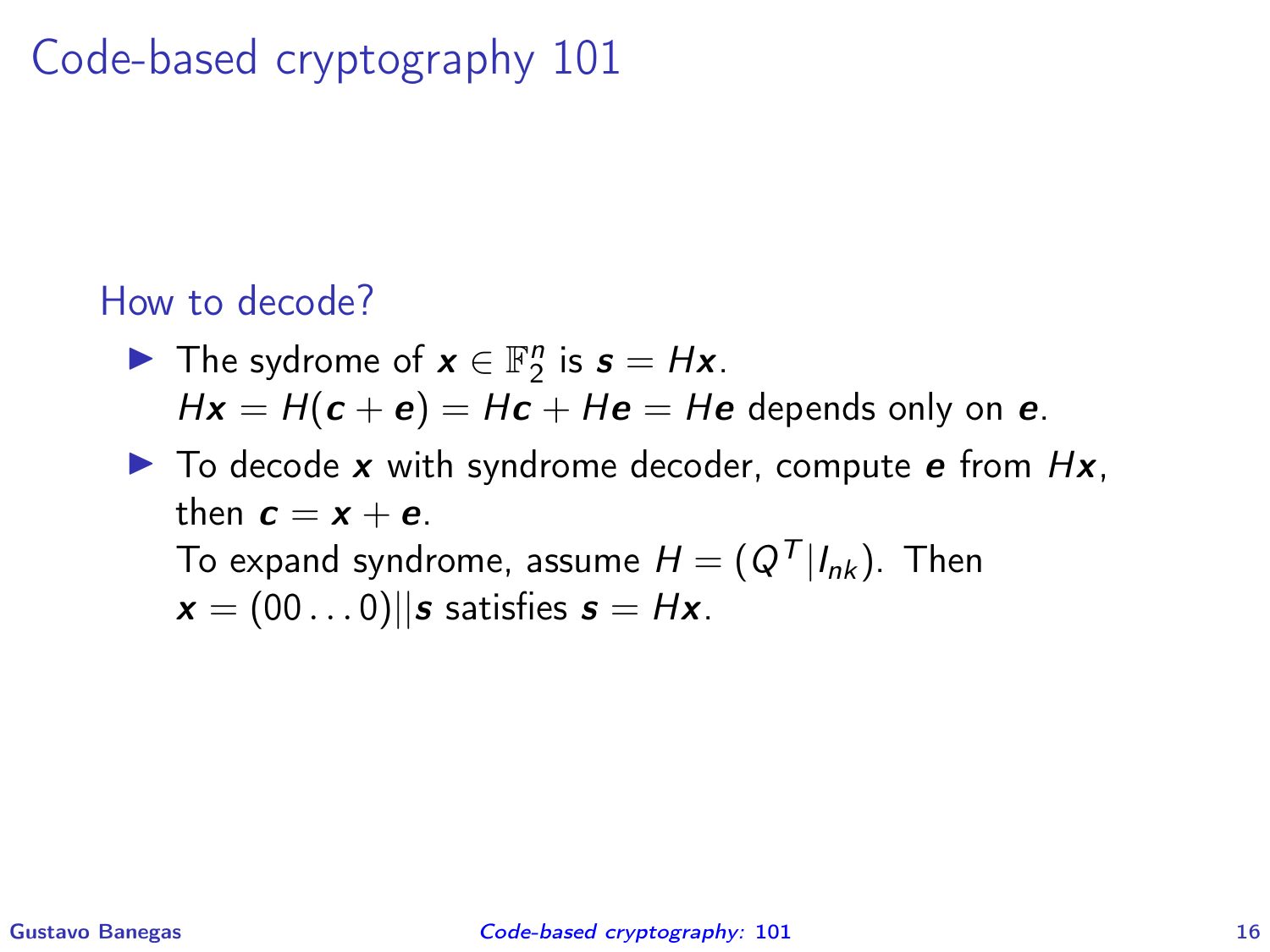## One last step...

Binary Goppa code:

Let  $q = 2^m$ . A binary goppa code is often define by

- A list  $L = (a_1, \ldots, a_n)$  of *n* disting elements in  $\mathbb{F}_q$ , called support.
- ▶ a square-free polynomial  $g(x) \in \mathbb{F}_q[x]$  of degree t such that  $g(a) \neq 0$  for all  $a \in L$ .  $g(x)$  is called the Goppa polynomial.

 $\blacktriangleright$  e.g. choose  $g(x)$  irreducible over  $\mathbb{F}_q$ .